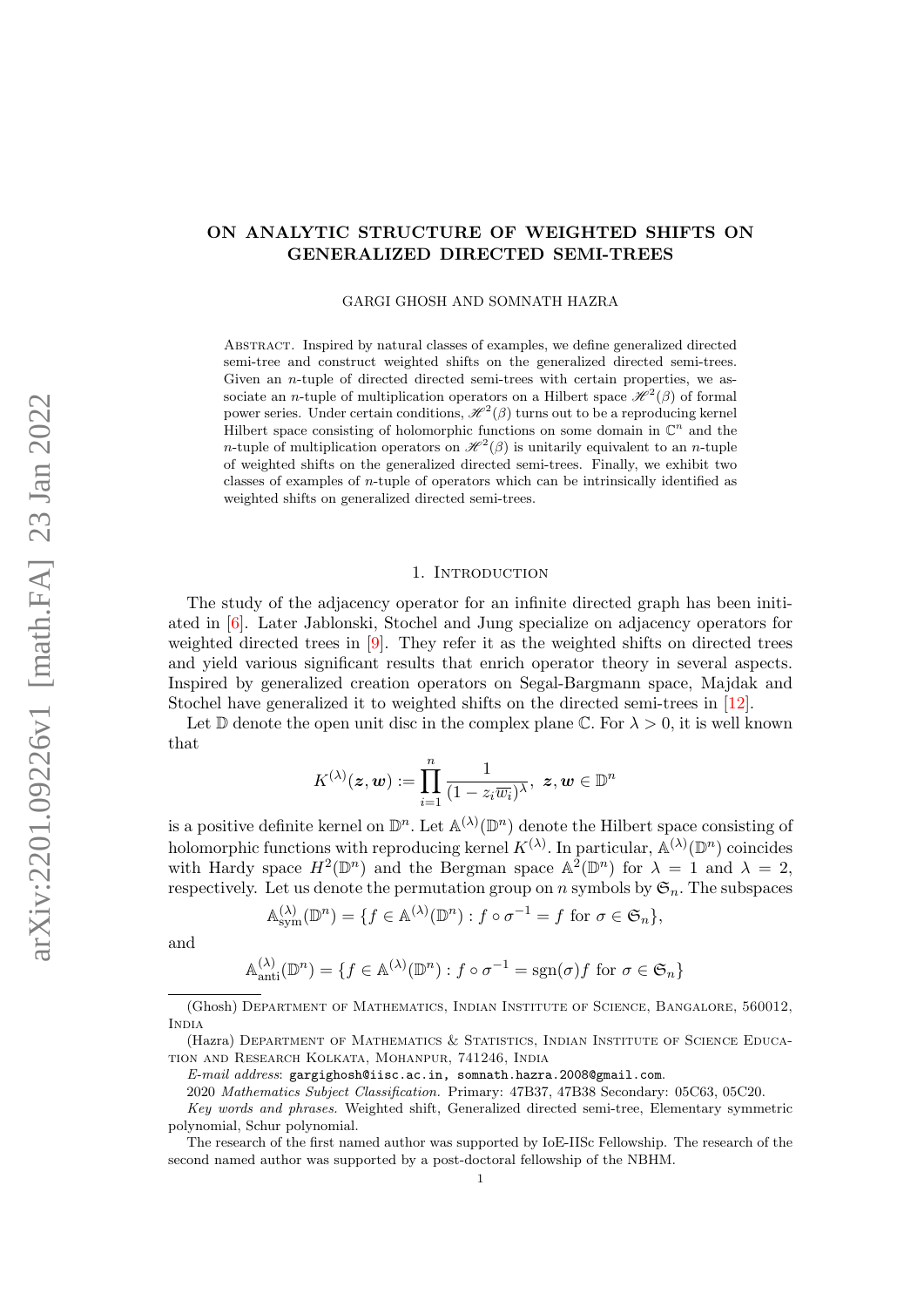<span id="page-1-0"></span>are joint reducing subspaces of the *n*-tuple of multiplication operators  $M_{s} := (M_{s_1},$  $\ldots, M_{s_n}$  on  $\mathbb{A}^{(\lambda)}(\mathbb{D}^n)$ , where  $s_k$  denotes the elementary symmetric polynomial of degree  $k$  in n variables, see [\[2,](#page-17-2) p. 774]. In [\[1\]](#page-17-3), Biswas et al. prove that each of the operators  $M_{s}|_{A(\lambda)_{\text{ant}}(\mathbb{D}^{n})}$  and  $M_{s}|_{A_{\text{sym}}(\mathbb{D}^{n})}$  is unitarily equivalent to the *n*-tuple of coordinate multiplication operators on some reproducing kernel Hilbert space containing holomorphic functions on symmetrized polydisc. However, in [\[2,](#page-17-2) p. 771, Corollary 3.9 it is shown that none of  $M_{s}|_{\mathbb{A}^{(\lambda)}_{\text{anti}}(\mathbb{D}^n)}$  and  $M_{s}|_{\mathbb{A}^{(\lambda)}_{\text{sym}}(\mathbb{D}^n)}$  is unitarily equivalent to any joint weighted shift. It has been observed that each of the operators  $M_{s}|_{A(\lambda),\{x\}\atop\text{Anti}}(\mathbb{D}^{n})}$  and  $M_{s}|_{A_{sym}^{(\lambda)}(\mathbb{D}^{n})}$  has a natural identification as an *n*-tuple of weighted shift operators on generalized structure of directed semi-trees. Motivated from these examples, we have defined generalized directed semi-tree and described weighted shifts on generalized directed semi-trees.

We have represented weighted shifts on generalized directed semi-trees as multiplication operators on Hilbert spaces consisting of analytic functions. Representing weighted shift operators as multiplication operators makes various well known operator theoretic tools accessible to analyze these operators. For example, comprehending the unilateral shift to coordinate multiplication operator on the Hardy space of unit disc yields a significant exposition. Shields exhibits an insightful association of weighted shift operators with analytic functions in [\[14\]](#page-18-1). Jewell and Lubin show a similar interplay between commuting weighted shifts and analytic functions in several variables, see [\[10\]](#page-17-4). Recently, in [\[5\]](#page-17-5), Chavan et al. described an analytic model for left-invertible weighted shifts on directed trees using Shimorin's analytic model, described in [\[15\]](#page-18-2). A different approach has been made to describe an analytic structure of weighted shifts on directed trees in [\[4\]](#page-17-6). However, we follow the framework of [\[10\]](#page-17-4) in this paper.

Now we briefly outline the content of this paper. In Section [2,](#page-2-0) we have reproduced a few basic notions of graph theory. Given generalized directed semi-trees  $(\mathcal{G}_i, m_i)$ ,  $1 \leq i \leq n$ , an *n*-tuple of multiplication operators on a Hilbert space of formal power series  $\mathscr{H}^2(\beta)$  have been constructed in Section [3.](#page-3-0) A necessary and sufficient condition for the continuity of that *n*-tuple of the multiplication operators on  $\mathscr{H}^2(\beta)$  is provided in Lemma [3.3.](#page-7-0) Under certain conditions,  $\mathcal{H}^2(\beta)$  turns out to be a reproducing kernel Hilbert space consisting of holomorphic functions on some domain in  $\mathbb{C}^n$ . Moreover, we show in Theorem [3.11](#page-9-0) that the *n*-tuple of multiplication operators on  $\mathcal{H}^2(\beta)$ is unitarily equivalent to an *n*-tuple of operators  $(\Lambda_1, \ldots, \Lambda_n)$ , where each  $\Lambda_i$  is a weighted shift on the generalized directed semi-tree  $(\mathcal{G}_i, m_i)$ .

In Section [4](#page-10-0) and Section [5,](#page-15-0) we provide the following natural classes of examples.

- For  $\lambda > 0$ , we denote the weighted Bergman space on polydisc  $\mathbb{D}^n$  by  $\mathbb{A}^{(\lambda)}(\mathbb{D}^n)$ . Moreover, the subspaces  $\mathbb{A}_{sym}^{(\lambda)}(\mathbb{D}^n)$  and  $\mathbb{A}_{anti}^{(\lambda)}(\mathbb{D}^n)$  consist all symmetric functions in  $\mathbb{A}^{(\lambda)}(\mathbb{D}^n)$  and all anti-symmetric functions in  $\mathbb{A}^{(\lambda)}(\mathbb{D}^n)$ , respectively. The elementary symmetric polynomial of degree  $i$  in  $n$  variables is denoted by  $s_i$ . For each  $1 \leq i \leq n$ , the restriction of the multiplication operator  $M_{s_i}$  on the spaces  $\mathbb{A}_{sym}^{(\lambda)}(\mathbb{D}^n)$  and  $\mathbb{A}_{anti}^{(\lambda)}(\mathbb{D}^n)$  have a natural identification as weighted shifts on generalized directed semi-trees.
- Let  $G$  be a finite pseudoreflection group and  $D$  be a complete Reinhardt domain in  $\mathbb{C}^n$  which is *G*-invariant. The Bergman space on  $\overline{D}$  is denoted by  $\mathbb{A}^2(D)$ . For each  $1 \leq i \leq n$ , the operator  $M_{\theta_i} : \mathbb{A}^2(D) \to \mathbb{A}^2(D)$  is unitarily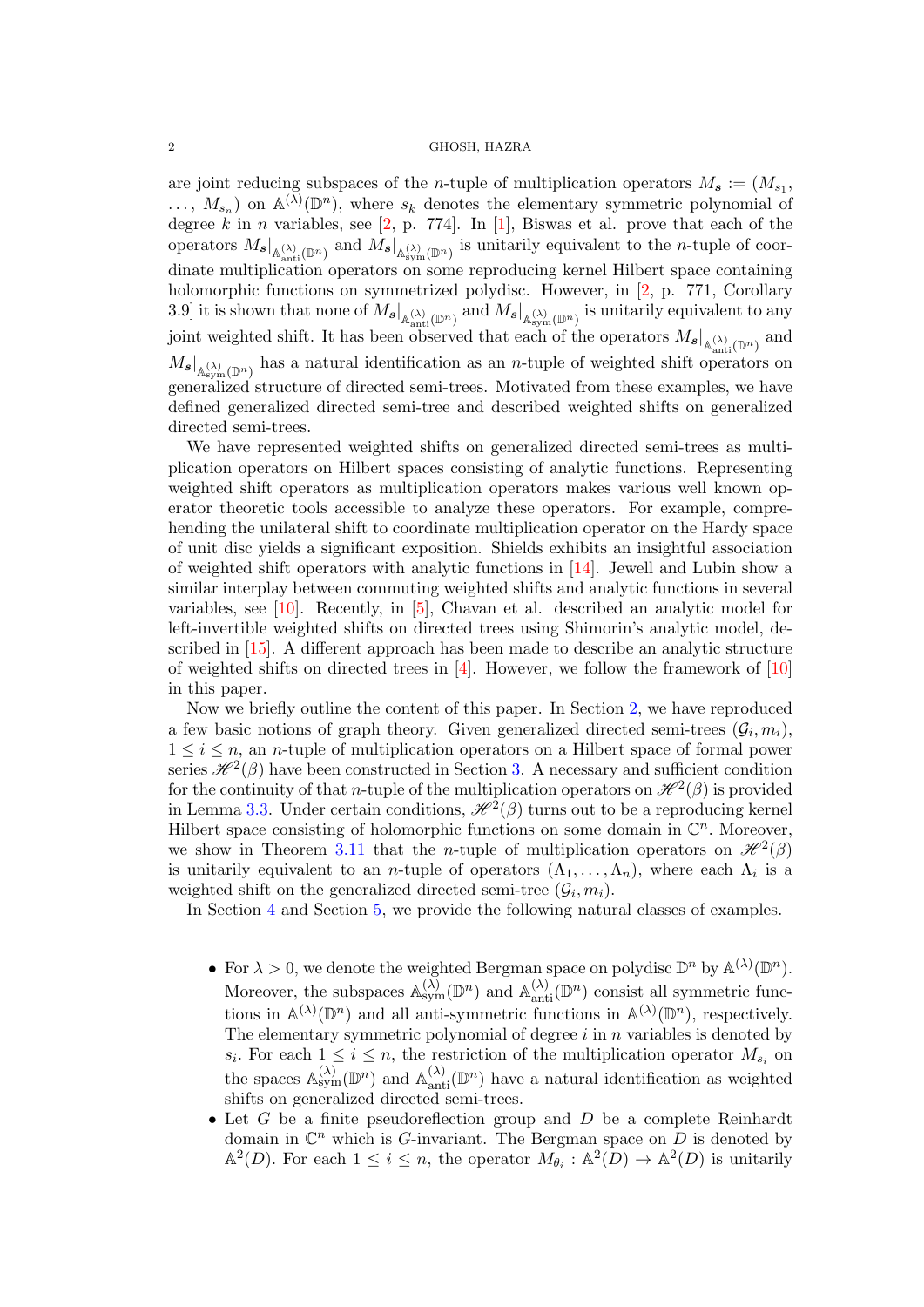<span id="page-2-1"></span>equivalent to a weighted shift on a generalized directed semi-tree, where  $\{\theta_i:$  $i = 1, \ldots, n$  is a set of basic polynomials associated to the group G.

# 2. generalized directed semi-trees

<span id="page-2-0"></span>2.1. Basic notions of Graph theory. We begin by recalling a number of useful definitions from graph theory. For a nonempty set V and a subset  $E \subseteq (V \times V) \setminus \{(v, v) :$  $v \in V$  of ordered tuples, we denote the *directed graph* G by the pair  $\mathcal{G} = (V, E)$ . An element of V is called a *vertex* and an element of E is called an *edge*. We enlist some requisite definitions related to a directed graph below, following the notations described in [\[12,](#page-18-0) p. 1429].

- 1. A directed graph  $\mathcal{G} = (V, E)$  is said to be *connected* if for every two distinct vertices u and v, there exists a finite sequence  $v_1, v_2, ..., v_n \in V$ , for  $n \geq 2$ , such that  $u = v_1$ , either  $(v_j, v_{j+1}) \in E$  or  $(v_{j+1}, v_j) \in E$  for all  $j = 1, 2, ..., n-1$ and  $v_n = v$ .
- 2. A finite sequence  $v_1, v_2, ..., v_n$   $(n \geq 2)$  of distinct vertices of  $\mathcal G$  is said to be a circuit if  $(v_i, v_{i+1}) \in E$  for all  $j = 1, 2, ..., n-1$  and  $(v_n, v_1) \in E$ .
- 3. For any  $u \in V$ , the children of u and the parents of u are given by
	- (a) Chi $(u) := \{v \in V : (u, v) \in E\}$  and
	- (b)  $Par(u) := \{v \in V : (v, u) \in E\}$ , respectively.
- 4. A vertex v is called a *root* of the graph G if  $Par(v)$  is empty. The set of all roots of G is denoted by Root $(\mathcal{G})$ . we also fix  $V^{\circ} = V \setminus \text{Root}(\mathcal{G})$ .
- 5. For a vertex  $w \in V$ , we fix  $\text{Chi}^{(0)}(w) = \{w\}$  and  $\text{Par}^{(0)}(w) = \{w\}$ . For  $n \in \mathbb{N}$ ,  $n$ -th children of w and  $n$ -th parents of w is denoted by
	- (a)  $Chi^{(n)}(w) = Chi(Chi^{(n-1)}(w))$ , and
	- (b)  $\text{Par}^{(n)}(w) = \text{Par}(\text{Par}^{(n-1)}(w))$ , respectively.
	- (c) In addition to it, descendants of w is defined as

$$
Des(w) = \cup_{n=0}^{\infty} \text{Chi}^{(n)}(w).
$$

Now we are in a position to recall the definition of a directed tree from [\[9,](#page-17-1) p. 10].

**Definition 2.1.** A directed graph  $\mathcal{G} = (V, E)$  is called a directed tree if the following conditions are satisfied.

- (i) G has no circuit.
- (ii) G is connected.
- (ii) For each vertex  $v \in V^{\circ}$ , the set  $Par(v)$  has only one element.

Recently, Majdak and Stochel generalized the notion of a directed tree and defined a directed semi-tree in [\[12,](#page-18-0) p. 1430] as following:

**Definition 2.2.** A directed graph  $G = (V, E)$  is called a directed semi-tree if the following conditions are satisfied.

- $(i)$  G has no circuit.
- (ii)  $\mathcal G$  is connected.
- (iii) card(Chi(u)∩Chi(v))  $\leq 1$  for distinct all  $u, v \in V$ , where card(Chi(u)∩Chi(v)) represents the cardinality of the set  $Chi(u) \cap Chi(v)$ .
- (iv) For all  $u, v \in V$ ; there exists  $w \in V$  such that  $u, v \in Des(w)$ .

The motivation to generalize the notion of directed semi-tree comes from a number of examples which occur naturally. A few such examples are discussed in Section [4](#page-10-0) and Section [5](#page-15-0) which emphasize that this generalization is not superficial.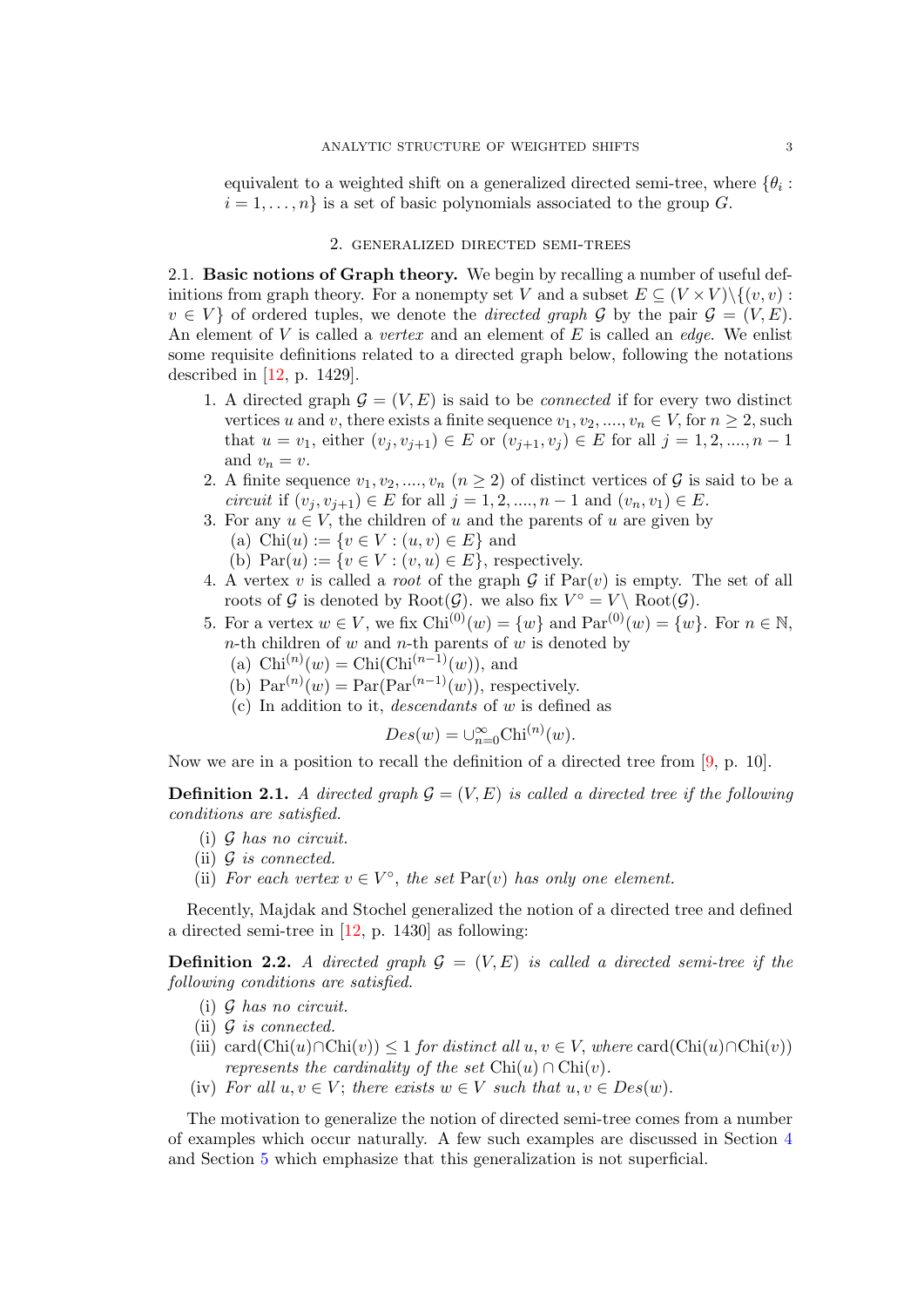**Definition 2.3.** A directed graph  $\mathcal{G} = (V, E)$  is called generalized directed semi-tree if the following conditions are satisfied.

- $(i)$  G has no circuit.
- (ii) G has countable connected components.
- (iii) There exists a fixed non-negative integer, say m, such that for every distinct  $u, v \in V$ ;

<span id="page-3-1"></span>
$$
card(Chi(u) \cap Chi(v)) \le m.
$$
\n(2.1)



The directed graphs (1) and (2) are examples of generalized directed semi-tree. Since each of the graphs (1) and (2) has two roots, they are not directed semi-trees.

Note that the cardinality of  $Root(\mathcal{G})$  can be countably infinite. If any non-negative integer m satisfies Equation [\(2.1\)](#page-3-1), then for every natural number  $M > m$ , we have  $card(Chi(u) \cap Chi(v)) \leq M$ . So we fix the customary to choose the least non-negative integer that satisfies Equation [\(2.1\)](#page-3-1). We denote the generalized directed semi-tree by  $(\mathcal{G}, m)$  in the sequel, where m is the least non-negative integer satisfying Equation [\(2.1\)](#page-3-1). The next proposition manifests a relation between the class of generalized directed semi-trees and the class of directed trees.

**Proposition 2.4.** A generalized directed semi-tree  $(\mathcal{G}, 0)$  is a directed tree if and only if it is connected.

Proof. Forward direction of the proposition follows immediately. Now we prove the backward direction. Assume that  $\mathcal G$  is connected. Since  $\mathcal G$  is a generalized directed semi-tree, it has no circuit. Arguing by contradiction, suppose that there exists  $v_{\circ} \in V^{\circ}$  such that  $Par(v_{\circ})$  has more than one element, that is, card $(Par(v_{\circ})) > 1$ . Let  $u_1, u_2 \in \text{Par}(v_0), u_1 \neq u_2$ . Then  $\text{Chi}(u_1) \cap \text{Chi}(u_2) \supseteq \{v_0\}$ . This implies that card( $Chi(u_1) \cap Chi(u_2) \geq 1$ , which contradicts our hypothesis. Hence for all  $v \in V^{\circ}$ ,  $Par(v)$  has only one element. This shows that G is a directed tree.  $\blacksquare$ 

**Remark 2.5.** Note that a generalized directed semi-tree  $(G, 1)$  is a directed semi-tree if

- (i) card $(Root(\mathcal{G})) \leq 1$ ,
- (ii) For all  $u, v \in V$ ; there exists  $w \in V$  such that  $u, v \in Des(w)$ .
- <span id="page-3-0"></span>3. Analytic structure for a Weighted Shift on generalized directed semi-tree

3.1. Weighted shift on generalized directed semi-tree. Let  $(\mathcal{G}, m) = (V, E)$  be a generalized directed semi-tree. We assign a complex number  $\lambda_{(u,v)}$  to each edge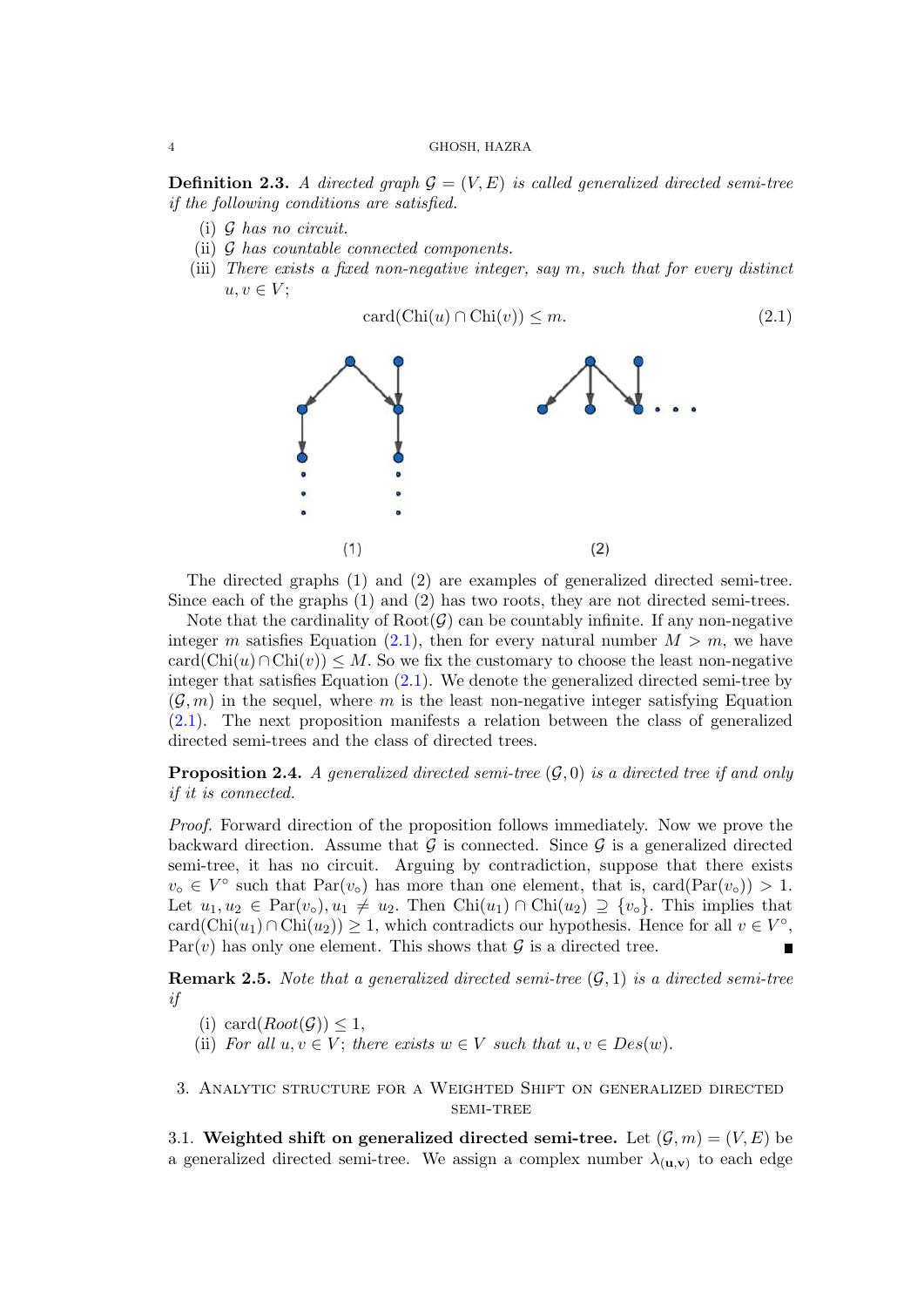<span id="page-4-5"></span> $(\mathbf{u}, \mathbf{v}) \in E$  such that the following holds for every  $\mathbf{v} \in V$ :

<span id="page-4-0"></span>
$$
\sum_{\mathbf{u}\in\text{Par}(\mathbf{v})} |\lambda_{(\mathbf{u},\mathbf{v})}|^2 < \infty. \tag{3.1}
$$

We refer  $\lambda_{(u,v)}$  as the weight on the edge  $(u, v)$ . The Hilbert space  $\ell^2(V)$  is the family of all square-summable complex-valued functions on  $V$  with the standard inner product  $\langle f, g \rangle := \sum_{\mathbf{v} \in V} f(\mathbf{v}) \overline{g(\mathbf{v})}$  for  $f, g \in \ell^2(V)$ . Let  $T_g$  be the operator defined on the set of all complex-valued functions on  $V$  by

<span id="page-4-1"></span>
$$
(T_{\mathcal{G}}f)(\mathbf{v}) = \begin{cases} \sum_{\mathbf{u} \in \text{Par}(\mathbf{v})} \lambda_{(\mathbf{u}, \mathbf{v})} f(\mathbf{u}), & \text{if } \mathbf{v} \in V^{\circ}, \\ 0, & \text{if } \mathbf{v} \in \text{Root}(\mathcal{G}). \end{cases}
$$
(3.2)

We denote  $\mathcal{D}(\Lambda_{\mathcal{G}}) := \{f \in \ell^2(V) : T_{\mathcal{G}}f \in \ell^2(V)\}\.$  The operator  $\Lambda_{\mathcal{G}} : \mathcal{D}(\Lambda_{\mathcal{G}}) \longrightarrow \ell^2(V),$ defined by

<span id="page-4-2"></span>
$$
\Lambda_{\mathcal{G}}f = T_{\mathcal{G}}f, \ f \in \mathcal{D}(\Lambda_{\mathcal{G}}),\tag{3.3}
$$

is called the weighted shift operator on the generalized directed semi-tree  $\mathcal G$  with weights  $\{\lambda_{(\mathbf{u},\mathbf{v})}: (\mathbf{u},\mathbf{v}) \in E\}.$ 

For an element  $\mathbf{v} \in V$ , if the set  $\text{Par}(\mathbf{v})$  is finite,  $(\Lambda_{\mathcal{G}} f)(\mathbf{v})$  is well-defined for every  $f \in \mathcal{D}(\Lambda_{\mathcal{G}})$ . On the other hand, if for some  $\mathbf{v} \in V$ ,  $\text{Par}(\mathbf{v}) = {\mathbf{u}_i : i \in \mathbb{N}}$ , then by Cauchy-Schwarz inequality we have

$$
|\sum_{i=1}^m \lambda_{(\mathbf{u}_i,\mathbf{v})} f(\mathbf{u}_i) - \sum_{i=1}^k \lambda_{(\mathbf{u}_i,\mathbf{v})} f(\mathbf{u}_i)| \leq \big(\sum_{i=k+1}^m |\lambda(\mathbf{u}_i,\mathbf{v})|^2\big)^{\frac{1}{2}} \big(\sum_{i=k+1}^m |f(\mathbf{u}_i)|^2\big)^{\frac{1}{2}},
$$

for every  $m, k \in \mathbb{N}$  with  $k < m$ . From the Equation [\(3.1\)](#page-4-0), we have  $\sum_{i=k+1}^{m} |\lambda(\mathbf{u}_i, \mathbf{v})|^2$  $\to 0$  as  $m, k \to \infty$ . Moreover, since  $f \in \ell^2(V)$ , it follows that  $\sum_{i=k+1}^m |f(\mathbf{u}_i)|^2 \to 0$  as  $m, k \to \infty$ . Therefore,  $\sum_{\mathbf{u} \in \text{Par}(\mathbf{v})} \lambda_{(\mathbf{u},\mathbf{v})} f(\mathbf{u})$  is convergent and hence  $(\Lambda_{\mathcal{G}} f)(\mathbf{v})$  is well defined.

**Remark 3.1.** In case, G is a directed tree or a directed semi-tree, the definition of  $\Lambda_G$ coincides with the definition of weighted shift on directed tree and directed semi-tree, respectively, see [\[9,](#page-17-1) Definition 3.1.1] and  $[12, Equation (5.2), p. 1437]$  $[12, Equation (5.2), p. 1437]$ .

For each  $\mathbf{u} \in V$ , let  $\chi_{\mathbf{u}} : V \longrightarrow \mathbb{C}$  be defined by

<span id="page-4-4"></span>
$$
\chi_{\mathbf{u}}(\mathbf{v}) = \begin{cases} 1, & \text{if } \mathbf{v} = \mathbf{u}, \\ 0, & \text{otherwise.} \end{cases}
$$
 (3.4)

From Equation [\(3.2\)](#page-4-1) and Equation [\(3.3\)](#page-4-2),  $(\Lambda_g \chi_u)(\mathbf{v}) = \sum_{\mathbf{w} \in \text{Par}(\mathbf{v})} \lambda_{(\mathbf{w},\mathbf{v})} \chi_u(\mathbf{w})$ . Therefore,

$$
(\Lambda_{\mathcal{G}}\chi_{\mathbf{u}})(\mathbf{v}) = \begin{cases} \lambda_{(\mathbf{u},\mathbf{v})}, & \text{if } \mathbf{u} \in \operatorname{Par}(\mathbf{v}), \\ 0, & \text{otherwise}, \end{cases}
$$

which can be rewritten as

<span id="page-4-3"></span>
$$
\Lambda_{\mathcal{G}} \chi_{\mathbf{u}} = \sum_{\mathbf{v} \in \text{Chi}(\mathbf{u})} \lambda_{(\mathbf{u}, \mathbf{v})} \chi_{\mathbf{v}}.
$$
\n(3.5)

If Chi(u) is finite for every  $\mathbf{u} \in V$ , then  $\{\chi_{\mathbf{u}}\}_{\mathbf{u}\in V} \subseteq \mathcal{D}(\Lambda_{\mathcal{G}})$ . However, this does not ensure the boundedness of the operator  $\Lambda_{\mathcal{G}}$ . The following proposition provides a necessary and sufficient condition for the boundedness of  $\Lambda_{\mathcal{G}}$ .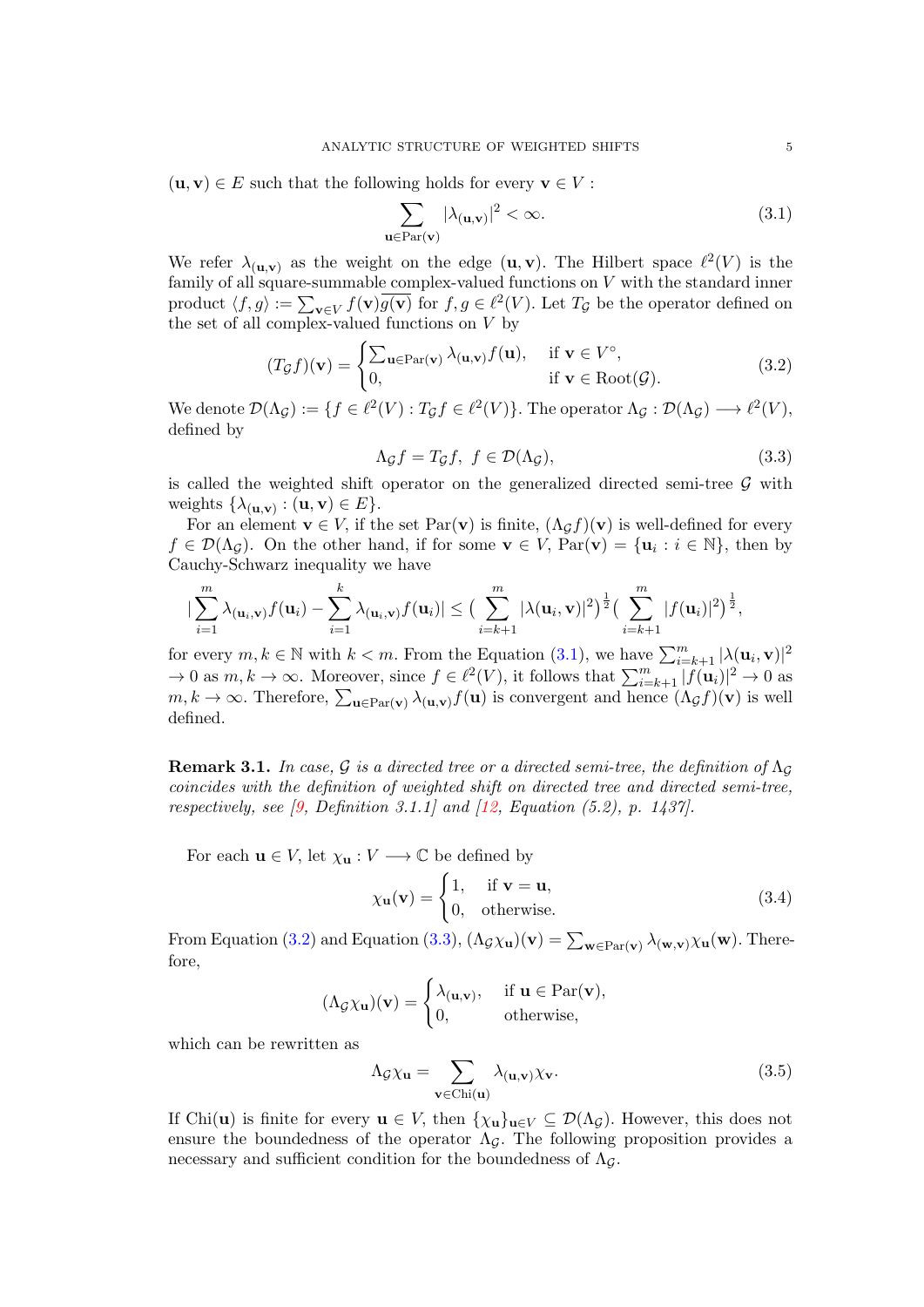**Proposition 3.2.** Let  $\mathcal{G} = (V, E)$  be a generalized directed semi-tree with the property that card(Par(v))  $\leq k$  for every  $\mathbf{v} \in V$  and  $\Lambda_g$  be the weighted shift operator on  $\mathcal G$ with weights  $\{\lambda_{(\mathbf{u},\mathbf{v})}: (\mathbf{u},\mathbf{v}) \in E\}$ . The operator  $\Lambda_{\mathcal{G}}$  is bounded on  $\ell^2(V)$  if and only if  $sup_{\mathbf{v}\in V}\sum_{\mathbf{u}\in \text{Chi}(\mathbf{v})}|\lambda_{(\mathbf{v},\mathbf{u})}|^2 < \infty$ .

*Proof.* Suppose that  $\Lambda_{\mathcal{G}}$  is bounded on  $\ell^2(V)$ , that is, the operator norm of  $\Lambda_{\mathcal{G}}$  is finite and suppose that  $\|\Lambda_{\mathcal{G}}\| = c$ . For  $\mathbf{v} \in V$ , it follows from Equation [\(3.5\)](#page-4-3) that the norm of  $\Lambda_{\mathcal{G}}\chi_{\mathbf{v}}$  in  $\ell^2(V)$  is given by  $\|\Lambda_{\mathcal{G}}\chi_{\mathbf{v}}\|^2 = \sum_{\mathbf{u}\in\text{Chi}(\mathbf{v})}|\lambda_{(\mathbf{v},\mathbf{u})}|^2$ . Since  $\|\Lambda_{\mathcal{G}}\chi_{\mathbf{v}}\|^2 \leq c^2$ , the result follows.

Conversely, suppose that  $\sup_{\mathbf{v}\in V}\sum_{\mathbf{u}\in\text{Chi}(\mathbf{v})}|\lambda_{(\mathbf{v},\mathbf{u})}|^2=c'$ . Let  $f\in\ell^2(V)$  be such that  $f = \sum_{\mathbf{u} \in W} f_{\mathbf{u}} \chi_{\mathbf{u}}$ , where W is a finite subset of V. Then we have

$$
\Lambda_{\mathcal{G}}f = \sum_{\mathbf{u}\in W} f_{\mathbf{u}}(\Lambda_{\mathcal{G}}\chi_{\mathbf{u}}) = \sum_{\mathbf{u}\in W} f_{\mathbf{u}} \sum_{\mathbf{v}\in \text{Chi}(\mathbf{u})} \lambda_{(\mathbf{u},\mathbf{v})}\chi_{\mathbf{v}} = \sum_{\mathbf{v}\in W} \Big(\sum_{\mathbf{u}\in \text{Par}(\mathbf{v})} \lambda_{(\mathbf{u},\mathbf{v})} f_{\mathbf{u}}\Big)\chi_{\mathbf{v}}.
$$

Therefore,

$$
\|\Lambda_{\mathcal{G}}f\|^2 = \sum_{\mathbf{v}\in W} |\sum_{\mathbf{u}\in \text{Par}(\mathbf{v})} f_{\mathbf{u}}\lambda_{(\mathbf{u},\mathbf{v})}|^2 \leq k \sum_{\mathbf{v}\in W} \sum_{\mathbf{u}\in \text{Par}(\mathbf{v})} |f_{\mathbf{u}}\lambda_{(\mathbf{u},\mathbf{v})}|^2
$$
  

$$
= k \sum_{\mathbf{u}\in W} (\sum_{\mathbf{v}\in \text{Chi}(\mathbf{u})} |\lambda_{(\mathbf{u},\mathbf{v})}|^2) |f_{\mathbf{u}}|^2
$$
  

$$
\leq k c' \|f\|^2.
$$

Note that card(Par(v))  $\leq k$  for every  $\mathbf{v} \in V$ , so the first inequality follows by applying Cauchy-Schwarz inequality on the constant function 1 and  $f_{\bf{u}}\lambda_{(\bf{u},\bf{v})}$ . Thus the operator  $\Lambda_{\mathcal{G}}$  is bounded on a dense subset of  $\ell^2(V)$ . Therefore,  $\Lambda_{\mathcal{G}}$  is bounded on  $\ell^2(V)$ .

3.2. Analytic Structure. Given  $n$  generalized directed semi-trees, our aim is to determine an n-tuple of multiplication operators on a Hilbert space of formal power series which is a reproducing kernel Hilbert space consisting of holomorphic functions under certain condition. We restrict our attention to the generalized directed semitrees with following properties.

Suppose  $\mathbb N$  is the set of all natural numbers and  $\mathbb N_0 = \mathbb N \cup \{0\}$ . Let  $V \subseteq \mathbb N_0^n$  and  $(G, l) = (V, E)$  be a generalized directed semi-tree with the following properties:

- <span id="page-5-0"></span>(1) If  $(v, u) \in E$  then  $v_j \le u_j$  for  $j \in \{1, 2, ..., n\}.$
- <span id="page-5-1"></span>(2) There exists a natural number m such that  $card(Chi(u)) \le m$  for every  $u \in V$ and  $V_m = \{v \in V : \text{card}(Chi(v)) = m\}$  is non-empty. Clearly,  $l \leq m$ . Then,
	- (a) For any two  $\mathbf{v}, \mathbf{v}' \in V_m$ , if  $\mathbf{u} \in \text{Chi}(\mathbf{v})$  there exists unique  $\mathbf{u}' \in \text{Chi}(\mathbf{v}')$ such that  $u_j - v_j = u'_j - v'_j$ , for  $j = 1, ..., n$ . Denote  $k_j = u_j - v_j$  and  $\mathbf{k} = (k_1, \ldots, k_n)$ . Since for any other  $\mathbf{v}' \in V_m$  there exists  $\mathbf{u}' \in \text{Chi}(\mathbf{v}')$ such that  $u_j - v_j = u'_j - v'_j$ , it follows that  $k_j = u_j - v_j$  is independent of  $v_j$ . Thus corresponding to each element  $\mathbf{u}_i \in \text{Chi}(\mathbf{v})$ , we get a  $\mathbf{k}^{(i)}$ , for  $i = 1, \ldots, m$ . Clearly, there exist m number of n-tuples which are associated to the graph  $G$  and the association is unique by definition. Refer the set  $\{\mathbf{k}^{(i)}: i=1,\ldots,m\}$  as  $\deg(\mathcal{G})$ .
	- (b) Consider  $\mathbf{u} \in V$ . If card(Chi( $\mathbf{u}$ ))  $\leq m$ , then for each  $\mathbf{w} \in \text{Chi}(\mathbf{u})$ , there exists a unique  $k \in \deg(\mathcal{G})$  such that  $w_j - u_j = k_j$  for all  $j \in \{1, 2, ..., n\}$ .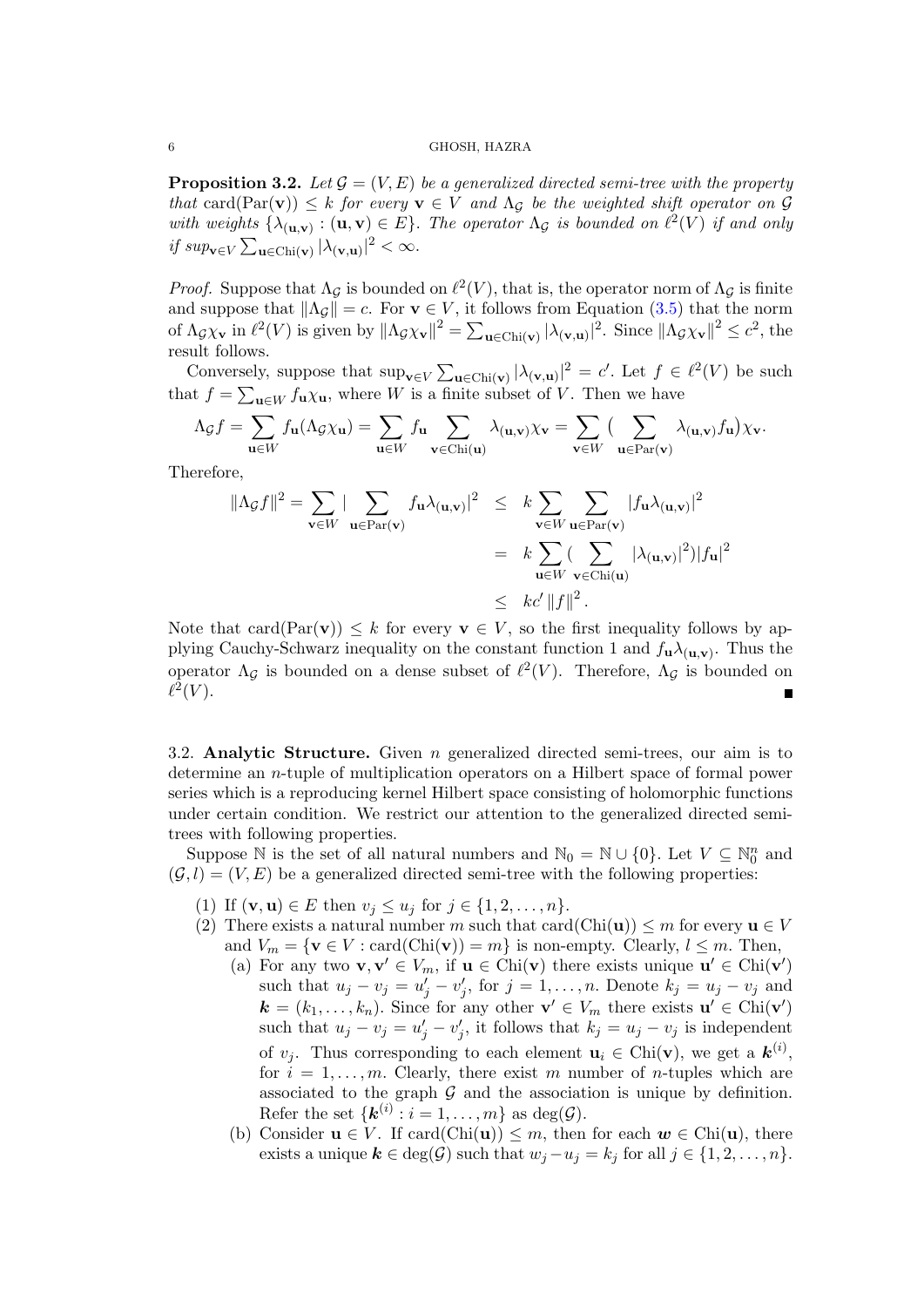Note that property (a) describes a condition on the set  $V_m = \{v \in V : \text{card}(Chi(v)) =$ m}. However, property (b) describes a condition for every  $u \in V$  with card(Chi(u))  $\leq$ m.

Let  $\mathscr{X}(V)$  be the set of all generalized directed semi-trees on V with Property  $(1)$ and Property [\(2\).](#page-5-1) For  $V = \{(n, 0) : n \in \mathbb{N}_0\}$ , the following graph yields an example of an element in  $\mathscr{X}(V)$ .



For every  $(\mathcal{G}, l) \in \mathcal{X}(V)$ , a unique polynomial

$$
p_G(z_1,..., z_n) := \sum_{i=1}^m z_1^{k_1^{(i)}} \cdots z_n^{k_n^{(i)}},
$$

is associated to the graph  $(\mathcal{G}, l)$ .

3.2.1. Construction. For  $1 \leq i \leq n$ , let  $(\mathcal{G}_n^{(i)}, m_i) = (V, E_n^{(i)})$  be generalized directed semi-trees in  $\mathscr{X}(V)$ . Let  $\text{Chi}_n^{(i)}(\mathbf{v}) = \{\mathbf{u} : (\mathbf{v}, \mathbf{u}) \in E_n^{(i)}\}$  and  $\text{Par}_n^{(i)}(\mathbf{u}) = \{\mathbf{v} : (\mathbf{v}, \mathbf{u}) \in$  $E_n^{(i)}\}.$ 

For  $1 \leq i \leq n$ , denote the unique polynomial associated to the graph  $(\mathcal{G}_n^{(i)}, m_i)$ by  $p_i$ . Let  $\{S_{\mathbf{v}}\}_{\mathbf{v}\in V}$  be a collection of polynomials in *n* variables  $p_1, p_2, \ldots, p_n$  which satisfy the following relations:

<span id="page-6-3"></span><span id="page-6-0"></span>(i) 
$$
S_{\mathbf{v}} = \sum_{|\mathbf{a}| \leq |\mathbf{v}|, a \in \mathbb{N}_0^n} c_{\mathbf{a}} p_1^{a_1} p_2^{a_2} \cdots p_n^{a_n}
$$
 for some  $c_{\mathbf{a}} \in \mathbb{C}$  and,  
\n(ii)  $p_i \cdot S_{\mathbf{v}} = \sum_{\mathbf{u} \in \text{Chi}_n^{(i)}(\mathbf{v})} S_{\mathbf{u}},$ 

where  $\boldsymbol{a} = (a_1, \ldots, a_n)$  is a tuple of non-negative integers and  $|\boldsymbol{a}| = \sum_{i=1}^n a_i$ . Consider the space of formal power series  $\mathscr{H}^2(\beta) = \{\sum_{v \in V} \hat{f}(\mathbf{v}) S_{\mathbf{v}} : \sum_{v \in V} |\hat{f}(\mathbf{v})|^2 \beta(\mathbf{v})^2 < \infty\}$ with the inner product

$$
\langle f, g \rangle = \sum_{\mathbf{v} \in V} \hat{f}(\mathbf{v}) \overline{\hat{g}(\mathbf{v})} \beta(\mathbf{v})^2 \text{ for } f, g \in \mathcal{H}^2(\beta),
$$

where  $f = \sum_{v \in V} \hat{f}(\mathbf{v}) S_{\mathbf{v}}$  and  $g = \sum_{v \in V} \hat{g}(\mathbf{v}) S_{\mathbf{v}}$  are formal power series and  $\{\beta(\mathbf{v})\}$ :  $\mathbf{v} \in V$  is a net of positive numbers. Note that we have

<span id="page-6-2"></span>
$$
\langle S_{\mathbf{u}}, S_{\mathbf{v}} \rangle = \begin{cases} 0 & \text{if } \mathbf{u} \neq \mathbf{v}, \\ \beta(\mathbf{v})^2 & \text{if } \mathbf{u} = \mathbf{v}. \end{cases}
$$
(3.6)

Hence, the set  $\{\frac{1}{\beta}$  $\frac{1}{\beta(\mathbf{v})}S_{\mathbf{v}}\}_{\mathbf{v}\in V}$  forms an orthonormal basis for  $\mathscr{H}^2(\beta)$ . Consider the *n*tuple of multiplication operators  $T = (T_{p_1}, T_{p_2}, \cdots, T_{p_n})$  on the Hilbert space  $\mathcal{H}^2(\beta)$ where  $T_{p_i}: \mathcal{H}^2(\beta) \longrightarrow \mathcal{H}^2(\beta)$  is defined by

<span id="page-6-1"></span>
$$
T_{p_i}f = p_i f, \ f \in \mathcal{H}^2(\beta). \tag{3.7}
$$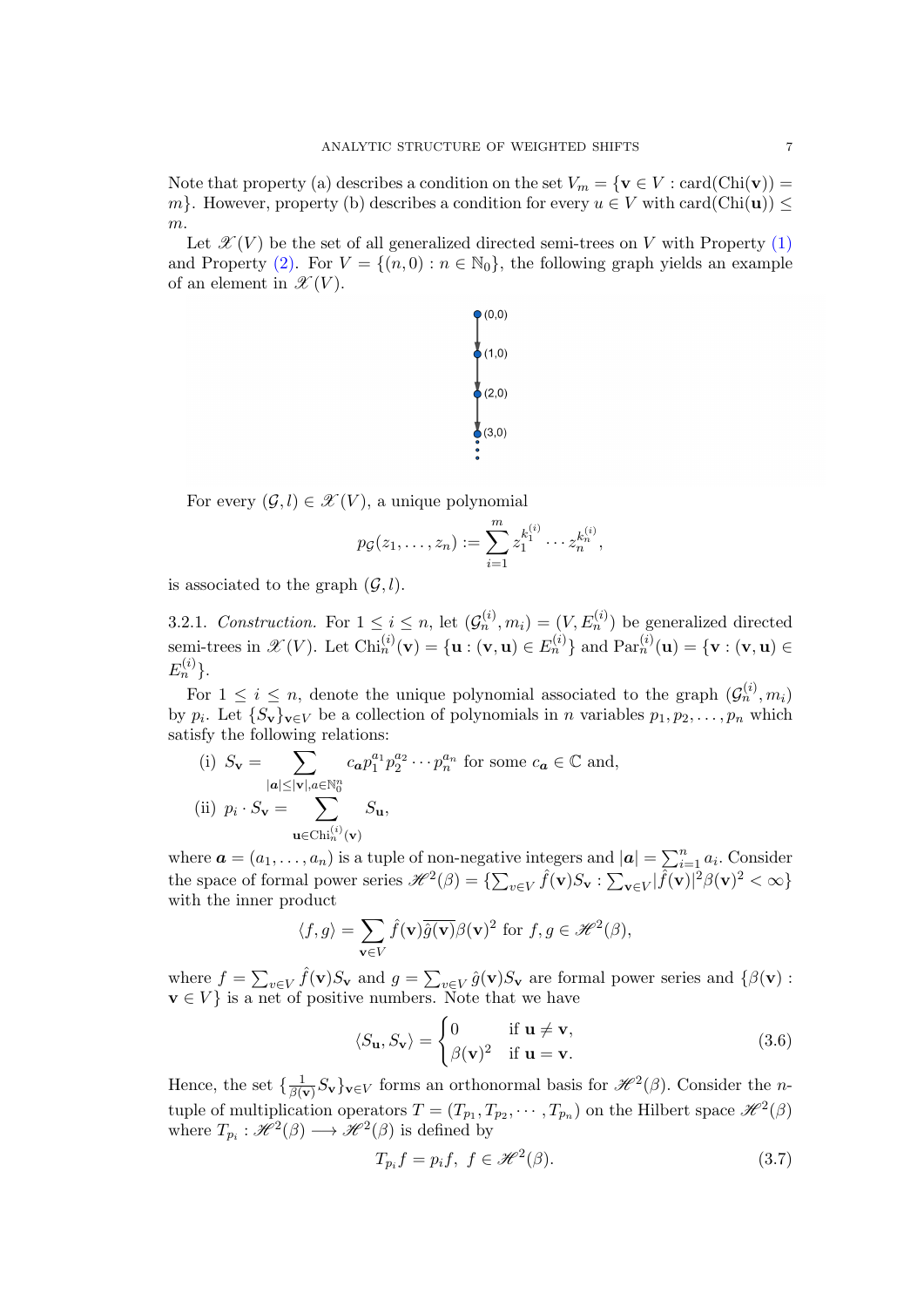A priori it is not guaranteed that the operator  $T_{p_i}$  is bounded. Following lemma describes a condition of boundedness of  $T_{p_i}$ .

<span id="page-7-0"></span>**Lemma 3.3.** For each  $1 \leq i \leq n$ , let  $(\mathcal{G}_n^{(i)}, m_i)$  be a generalized semi-tree with the property card $(\text{Par}_n^{(i)}(\mathbf{v})) \leq k$  for  $\mathbf{v} \in V$  and the unique polynomial associated to the graph  $(G_n^{(i)}, m_i)$  be  $p_i$ . The operator  $T_{p_i}$  is bounded on  $\mathcal{H}^2(\beta)$  if and only if  $\sup_{\mathbf{v}\in V}\sum_{\mathbf{u}\in \text{Chi}_n^{(i)}(\mathbf{v})}$  $\beta({\bf u})^2$  $\frac{\beta(\mathbf{u})^2}{\beta(\mathbf{v})^2} < \infty$  for  $i = 1, 2, \ldots, n$ .

*Proof.* If each  $T_{p_i}$  is bounded for  $i = 1, \ldots, n$ , then there exists  $c > 0$  such that  $||T_{p_i}S_{\mathbf{v}}||^2 \le c||S_{\mathbf{v}}||^2$  for all  $\mathbf{v} \in V$ . For  $\mathbf{v} \in V$ ,

$$
\|\sum_{\mathbf{u}\in\text{Chi}_n^{(i)}(\mathbf{v})} \|T_{p_i}S_{\mathbf{v}}\|^2 \leq c\|S_{\mathbf{v}}\|^2
$$
  

$$
\|\sum_{\mathbf{u}\in\text{Chi}_n^{(i)}(\mathbf{v})} S_{\mathbf{u}}\|^2 \leq c\beta(\mathbf{v})^2
$$
  

$$
\sum_{\mathbf{u}\in\text{Chi}_n^{(i)}(\mathbf{v})} \|S_{\mathbf{u}}\|^2 \leq c\beta(\mathbf{v})^2
$$
  

$$
\sum_{\mathbf{u}\in\text{Chi}_n^{(i)}(\mathbf{v})} \frac{\beta(\mathbf{u})^2}{\beta(\mathbf{v})^2} \leq c.
$$

Conversely, assume that  $\sup_{\mathbf{v}\in V}\sum_{\mathbf{u}\in \text{Chi}_n^{(i)}(\mathbf{v})}$  $\beta({\bf u})^2$  $\frac{\beta(\mathbf{u})^2}{\beta(\mathbf{v})^2} = c < \infty$ . Let  $f \in \mathcal{H}^2(\beta)$  be such that  $f = \sum_{\mathbf{u} \in W} f_{\mathbf{u}} S_{\mathbf{u}}$ , where W is a finite subset of V. It follows from Property [\(i\)](#page-6-0) and Equation [\(3.7\)](#page-6-1) that

$$
T_{p_i}f = \sum_{\mathbf{v} \in W} \left( \sum_{\mathbf{u} \in \text{Par}_n^{(i)}(\mathbf{v})} \hat{f}(\mathbf{u}) \right) S_{\mathbf{v}},\tag{3.8}
$$

.

for  $f \in \mathcal{H}^2(\beta)$ . Hence,

$$
||T_{p_i}f||^2 = \sum_{\mathbf{v}\in W} |\sum_{\mathbf{u}\in \text{Par}_n^{(i)}(\mathbf{v})} \hat{f}(\mathbf{u})|^2 \beta(\mathbf{v})^2
$$
  
\n
$$
\leq \sum_{\mathbf{v}\in W} (\sum_{\mathbf{u}\in \text{Par}^{(i)}(\mathbf{v})} |\hat{f}(\mathbf{u})|^2) (\sum_{\mathbf{u}\in \text{Par}^{(i)}(\mathbf{v})} 1^2) \beta(\mathbf{v})^2
$$
  
\n
$$
\leq \sum_{\mathbf{v}\in W} (k \sum_{\mathbf{u}\in \text{Par}^{(i)}(\mathbf{v})} |\hat{f}(\mathbf{u})|^2) \beta(\mathbf{v})^2
$$
  
\n
$$
= k \sum_{\mathbf{v}\in W} (\sum_{\mathbf{u}\in \text{Chi}^{(i)}(\mathbf{v})} \beta(\mathbf{u})^2) |\hat{f}(\mathbf{v})|^2
$$
  
\n
$$
= k \sum_{\mathbf{v}\in W} (\sum_{\mathbf{u}\in \text{Chi}^{(i)}(\mathbf{v})} \frac{\beta(\mathbf{u})^2}{\beta(\mathbf{v})^2}) |\hat{f}(\mathbf{v})|^2 \beta(\mathbf{v})^2 \leq kc ||f||^2
$$

Since card $(\text{Par}_n^{(i)}(\mathbf{v})) \leq k$  for every  $\mathbf{v} \in V$ , the second inequality follows. Thus the operator  $T_{p_i}$  is bounded on a dense subset of  $\mathscr{H}^2(\beta)$  and therefore  $T_{p_i}$  is bounded.

A straightforward calculation yields the following lemma.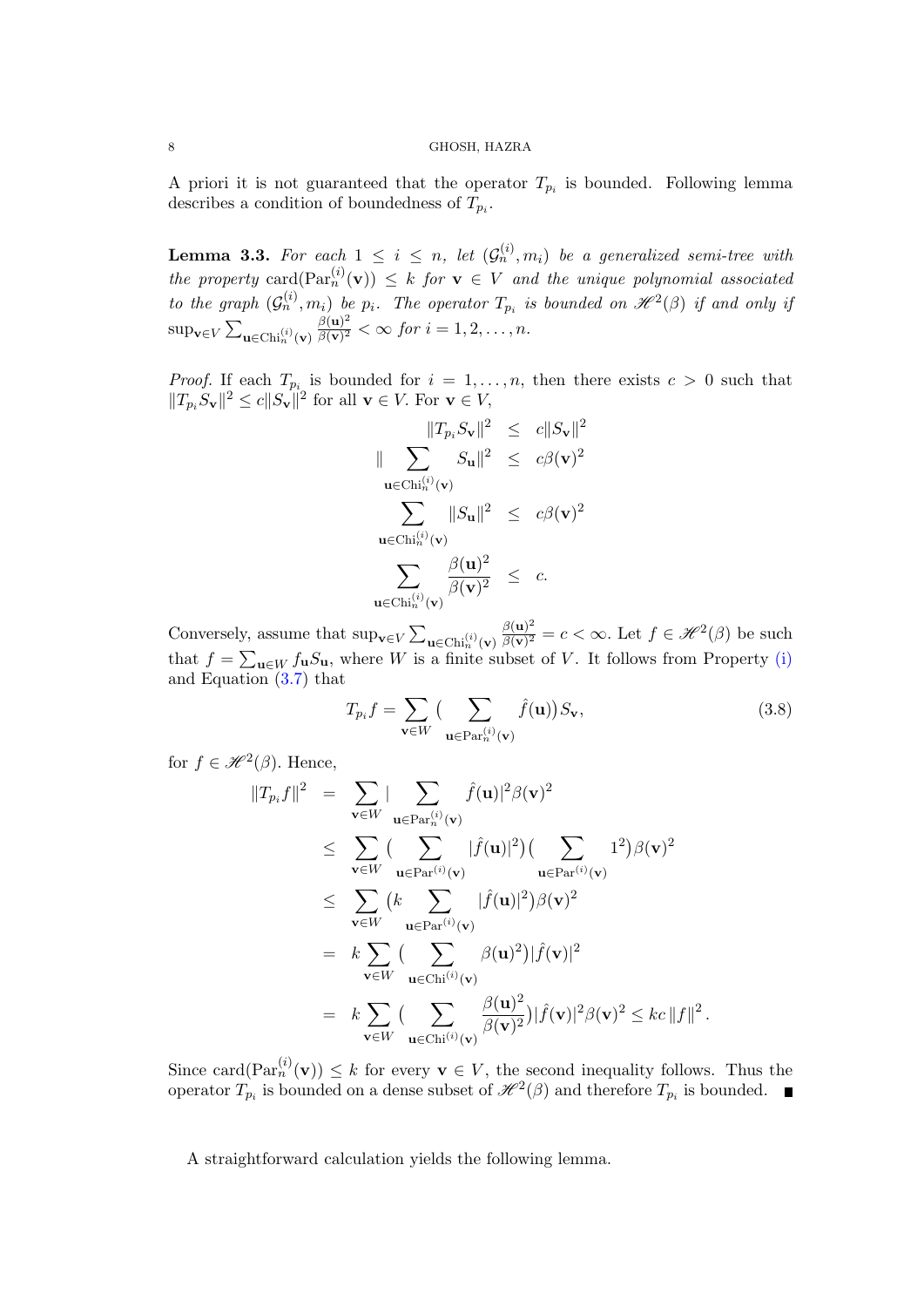**Lemma 3.4.** Suppose that  $(T_{p_1},...,T_{p_n})$  is an n-tuple of bounded operators on the Hilbert space  $\mathcal{H}^2(\beta)$ . Then

$$
T_{p_i}^* S_{\mathbf{v}} = \begin{cases} 0, & \text{if } \mathbf{v} \in \text{Root}(\mathcal{G}_n^{(i)}), \\ \sum_{\mathbf{u} \in \text{Par}_n^{(i)}(\mathbf{v})} \frac{\beta(\mathbf{v})^2}{\beta(\mathbf{u})^2} S_{\mathbf{u}}, & \text{otherwise.} \end{cases}
$$

<span id="page-8-0"></span>**Definition 3.5.** For  $w \in \mathbb{C}^n$ , let  $\lambda_w$  be the linear functional on the subspace  $\bigvee \{S_{\mathbf{v}}:$  $\mathbf{v} \in V$  of linear span of  $S_{\mathbf{v}}$ , defined by  $\lambda_{\mathbf{w}}(f) = f(\mathbf{w})$ ,  $f \in \bigvee\{S_{\mathbf{v}} : \mathbf{v} \in V\}$ . The point **w** is said to be a bounded point evaluation on  $\mathscr{H}^2(\beta)$  if the functional  $\lambda_w$  on  $\bigvee \{S_{\mathbf{v}} : \mathbf{v} \in V\}$  extends to a bounded linear functional on  $\mathcal{H}^2(\beta)$ .

<span id="page-8-1"></span>**Lemma 3.6.**  $w \in \mathbb{C}^n$  is a bounded point evaluation if and only if  $\sum_{\mathbf{v} \in V}$  $|S_{\mathbf{v}}(\boldsymbol{w})|^2$  $\frac{\partial \mathbf{v}(\bm{w})|^{-}}{\beta(\mathbf{v})^{2}} < \infty.$ 

*Proof.* From Definition [3.5,](#page-8-0) it follows that if  $w$  is a bounded point evaluation, then  $\lambda_{\mathbf{w}}(p) = p(\mathbf{w})$  for all polynomials p in  $p_i$  variables. By Riesz representation theorem, if w is a bounded point evaluation, then there exists  $\gamma_w \in \mathcal{H}^2(\beta)$  such that  $\lambda_w(f)$  $\langle f, \gamma_w \rangle$ . Therefore we have  $S_{\mathbf{v}}(\mathbf{w}) = \langle S_{\mathbf{v}}, \gamma_{\mathbf{w}} \rangle = \overline{\hat{\gamma}_{\mathbf{w}}(\mathbf{v})} \beta(\mathbf{v})^2$ , that is,  $\hat{\gamma}_{\mathbf{w}}(\mathbf{v}) = \frac{S_{\mathbf{v}}(\mathbf{w})}{\beta(\mathbf{v})^2}$ . Since  $\gamma_{\mathbf{w}} \in \mathcal{H}^2(\beta)$ , it follows that  $\|\gamma_{\mathbf{w}}\|^2 = \sum_{\mathbf{v} \in V} |\hat{\gamma}_{\mathbf{w}}(\mathbf{v})|^2 \beta(\mathbf{v})^2 = \sum_{\mathbf{v} \in V} |\hat{\gamma}_{\mathbf{w}}(\mathbf{v})|^2 \beta(\mathbf{v})^2$  $|S_{\mathbf{v}}(\boldsymbol{w})|^2$  $\frac{\partial \mathbf{v}(\boldsymbol{w})|^2}{\beta(\mathbf{v})^2}$  < ∞.  $|S_{\mathbf{v}}(\boldsymbol{w})|^2$ 

Conversely, suppose that for  $w \in \mathbb{C}^n$ , we have  $\sum_{\mathbf{v} \in V}$  $\frac{\partial \mathbf{v}(\mathbf{w})}{\partial (\mathbf{v})^2} = c$ . Then, the formal power series  $\gamma_{w} = \sum_{\mathbf{v} \in V}$  $S_{\mathbf{v}}(\boldsymbol{w})$  $\frac{S_{\mathbf{v}}(\mathbf{w})}{\beta(\mathbf{v})^2} S_{\mathbf{v}}$  is in  $\mathcal{H}^2(\beta)$ . Let us define  $\lambda_{\mathbf{w}} : \mathcal{H}^2(\beta) \to \mathbb{C}$  such that  $\lambda_{w}(f) = \langle f, \gamma_{w} \rangle$ . A direct computation gives us  $\lambda_{w}(S_{v}) = S_{v}(w)$  and thus  $\lambda_{\mathbf{w}}(g) = g(\mathbf{w})$  for every  $g \in \bigvee \{S_{\mathbf{v}} : \mathbf{v} \in V\}$ . Therefore, we is a bounded point evaluation.

<span id="page-8-2"></span>**Proposition 3.7.** If w is a bounded point evaluation and  $f = \sum_{v \in V} \hat{f}(v)S_v \in$  $\mathscr{H}^{2}(\beta)$ , then the series  $\sum_{\mathbf{v}\in V} \hat{f}(\mathbf{v}) S_{\mathbf{v}}(\boldsymbol{w})$  converges absolutely to  $\lambda_{\boldsymbol{w}}(f)$ .

*Proof.* Since w is a bounded point evaluation, Lemma [3.6](#page-8-1) yields that  $\sum_{\mathbf{v}\in V}$  $|S_{\mathbf{v}}(\boldsymbol{w})|^2$  $\frac{\partial \mathbf{v}(\boldsymbol{w})|^2}{\beta(\mathbf{v})^2} <$  $\infty$ . Let  $\sum_{\mathbf{v}\in V}$  $|S_\mathbf{v}(\boldsymbol{w})|^2$  $\frac{\partial \mathbf{v}(\mathbf{w})}{\partial (\mathbf{v})^2} = c$ . Suppose U is a finite subset of V. We have

$$
\left(\sum_{\mathbf{v}\in U} |\hat{f}(\mathbf{v})S_{\mathbf{v}}(\mathbf{w})|\right)^2 = \left(\sum_{\mathbf{v}\in U} |\hat{f}(\mathbf{v})\beta(\mathbf{v})\frac{S_{\mathbf{v}}(\mathbf{w})}{\beta(\mathbf{v})}|\right)^2
$$
  
\n
$$
\leq \sum_{\mathbf{v}\in U} |\hat{f}(\mathbf{v})|^2 \beta(\mathbf{v})^2 \sum_{\mathbf{v}\in U} \frac{|S_{\mathbf{v}}(\mathbf{w})|^2}{\beta(\mathbf{v})^2}
$$
  
\n
$$
\leq \sum_{\mathbf{v}\in V} |\hat{f}(\mathbf{v})|^2 \beta(\mathbf{v})^2 \sum_{\mathbf{v}\in V} \frac{|S_{\mathbf{v}}(\mathbf{w})|^2}{\beta(\mathbf{v})^2}
$$
  
\n
$$
= ||f||^2 \sum_{\mathbf{v}\in V} \frac{|S_{\mathbf{v}}(\mathbf{w})|^2}{\beta(\mathbf{v})^2}
$$
  
\n
$$
= ||f||^2 c.
$$

This proves that the series  $\sum_{\mathbf{v}\in V} \hat{f}(\mathbf{v}) S_{\mathbf{v}}(\mathbf{w})$  converges absolutely. Since we have  $\lambda_{w}\left(\sum_{\mathbf{v}\in U}\hat{f}(\mathbf{v})S_{\mathbf{v}}\right) = \sum_{\mathbf{v}\in U}\hat{f}(\mathbf{v})S_{\mathbf{v}}(\mathbf{w})$  for every finite subset U of V and  $\lambda_{w}$  is continuous, it follows that the series  $\sum_{\mathbf{v}\in V} \hat{f}(\mathbf{v}) S_{\mathbf{v}}(\mathbf{w})$  converges absolutely to  $\lambda_{\mathbf{w}}(f)$ .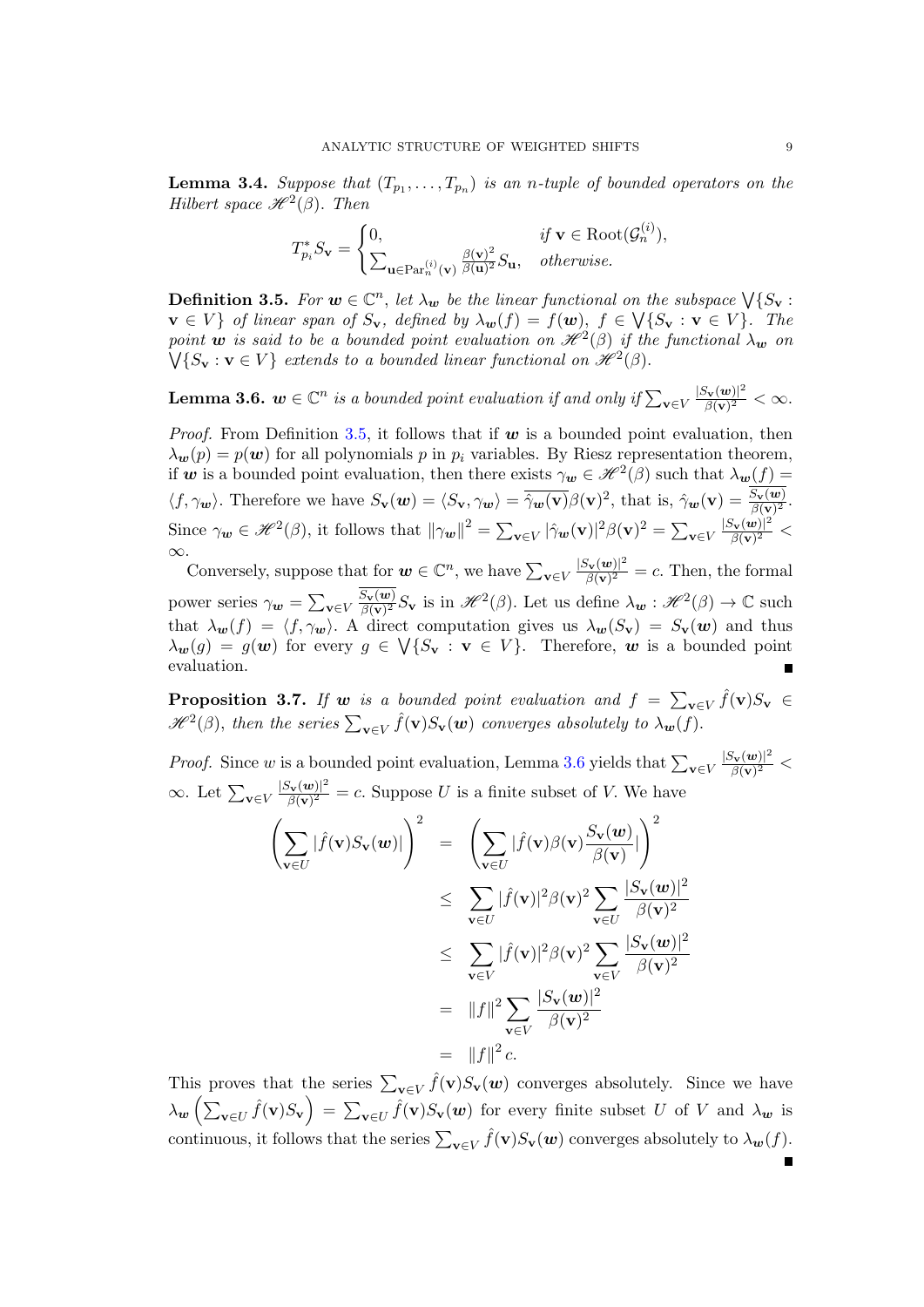**Remark 3.8.** In view of Proposition [3.7,](#page-8-2) there is no ambiguity in writing  $\lambda_{\mathbf{w}}(f)$  =  $f(\boldsymbol{w})$ , whenever  $\boldsymbol{w}$  is a bounded point evaluation.

The set of all bounded point evaluations on  $\mathcal{H}^2(\beta)$  is denoted by  $\Omega_{bpe}$ . Then the following corollary follows from Proposition [3.7.](#page-8-2)

<span id="page-9-2"></span>**Corollary 3.9.** The Hilbert space  $\mathcal{H}^2(\beta)$  is a reproducing kernel Hilbert space with reproducing kernel

$$
\kappa(z, w) = \sum_{\mathbf{v} \in V} \frac{S_{\mathbf{v}}(z) S_{\mathbf{v}}(w)}{\beta(\mathbf{v})^2}, \ z, w \in \Omega_{bpe},
$$

consisting of holomorphic functions on  $\Omega_{bpe}$  if the interior of  $\Omega_{bpe}$  is non-empty.

There are natural examples where  $\Omega_{bpe}$  has non-empty interior. We have provided two such classes of examples in Example I in Section [4.](#page-10-0)

For  $\mathbf{w} \in \mathbb{C}^n$ , let  $p_{\mathbf{w}} = (p_1(\mathbf{w}), p_2(\mathbf{w}), \dots, p_n(\mathbf{w}))$ . Then the following result holds.

**Proposition 3.10.** Suppose that  $(T_{p_1},...,T_{p_n})$  is an n-tuple of bounded operators on  $\mathscr{H}^2(\beta)$ . Then  $\overline{p_{\boldsymbol{w}}}$  is in the point spectrum  $\sigma(T^*_{p_1}, \ldots, T^*_{p_n})$  with common eigenvector  $K_{\boldsymbol{w}}$  if  $\boldsymbol{w}$  is a bounded point evaluation on  $\mathscr{H}^2(\beta)$ .

*Proof.* Suppose  $w$  is a bounded point evaluation on  $\mathcal{H}^2(\beta)$ . By Riesz representation theorem, there exists  $K_w \in \mathcal{H}^2(\beta)$  such that  $\lambda_w(f) = \langle f, K_w \rangle$  for  $f \in \mathcal{H}^2(\beta)$ . Then we have,

$$
\langle f, T_{p_i}^* K_{\mathbf{w}} \rangle = \langle T_{p_i} f, K_{\mathbf{w}} \rangle
$$
  
=  $\langle p_i f, K_{\mathbf{w}} \rangle$   
=  $p_i(\mathbf{w}) \langle f, K_{\mathbf{w}} \rangle$   
=  $\langle f, p_i(\mathbf{w}) K_{\mathbf{w}} \cdot \rangle$ 

Therefore  $T_{p_i}^* K_w = \overline{p_i(w)} K_w$  and hence,  $\overline{p_w} \in \sigma(T_{p_1}^*, T_{p_2}^*, \ldots, T_{p_n}^*)$  corresponding to common eigenvector  $K_w$ .

3.2.2. Relation Between Analytic Structure and Discrete Structure. Let  $\{(\mathcal{G}_n^{(i)}, m_i) =$  $(V, E_n^{(i)}): i = 1, \ldots, n$   $\subset \mathcal{X}(V)$  and the unique polynomial associated to the graph  $(\mathcal{G}_n^{(i)}, m_i)$  be  $p_i$ . Suppose that there exists  $k > 0$  such that card $(\text{Par}_n^{(i)}(\mathbf{v})) \leq k$  for all  $v \in V$  and  $i = 1, \ldots, n$ . For each  $1 \leq i \leq n$ , the weighted shift  $\Lambda_i$  on  $(\mathcal{G}_n^{(i)}, m_i)$  is defined as following: for  $f \in \mathcal{D}(\Lambda_i) \subseteq \ell^2(V)$ 

<span id="page-9-1"></span>
$$
(\Lambda_i f)(\mathbf{v}) = \begin{cases} 0, & \text{if } \mathbf{v} = \text{Root}(\mathcal{G}_n^{(i)}), \\ \sum_{u \in \text{Par}_n^{(i)}(\mathbf{v})} \frac{\beta(\mathbf{u})}{\beta(\mathbf{v})} f(\mathbf{u}), & \text{otherwise,} \end{cases}
$$
(3.9)

where  $\beta(\mathbf{v})$  is as in Equation [\(3.6\)](#page-6-2).

<span id="page-9-0"></span>**Theorem 3.11.** Let  $\Lambda_i$  be the weighted shifts on the generalized directed semi-tree  $(\mathcal{G}_i, m_i)$ , as described in Equation [\(3.9\)](#page-9-1), for  $i = 1, \ldots, n$  such that each  $\Lambda_i$  extends to a bounded linear operator to  $\ell^2(V)$  and the n-tuple  $(\Lambda_1, \ldots, \Lambda_n)$  is commuting. There exists a unitary operator  $U: \ell^2(V) \to \mathcal{H}^2(\beta)$  such that  $U^*T_{p_i}U = \Lambda_i$  for each  $1 \leq i \leq n$ .

*Proof.* For  $u \in V$ , let  $\chi_u \in \ell^2(V)$  be given by the Equation [\(3.4\)](#page-4-4). Note that the sets  $\{\chi_{\mathbf{u}} : \mathbf{u} \in V\}$  and  $\left\{\frac{S_{\mathbf{u}}}{\beta(\mathbf{u})} : u \in V\right\}$  are orthonormal basis of  $\ell^2(V)$  and  $\mathscr{H}^2(\beta)$ ,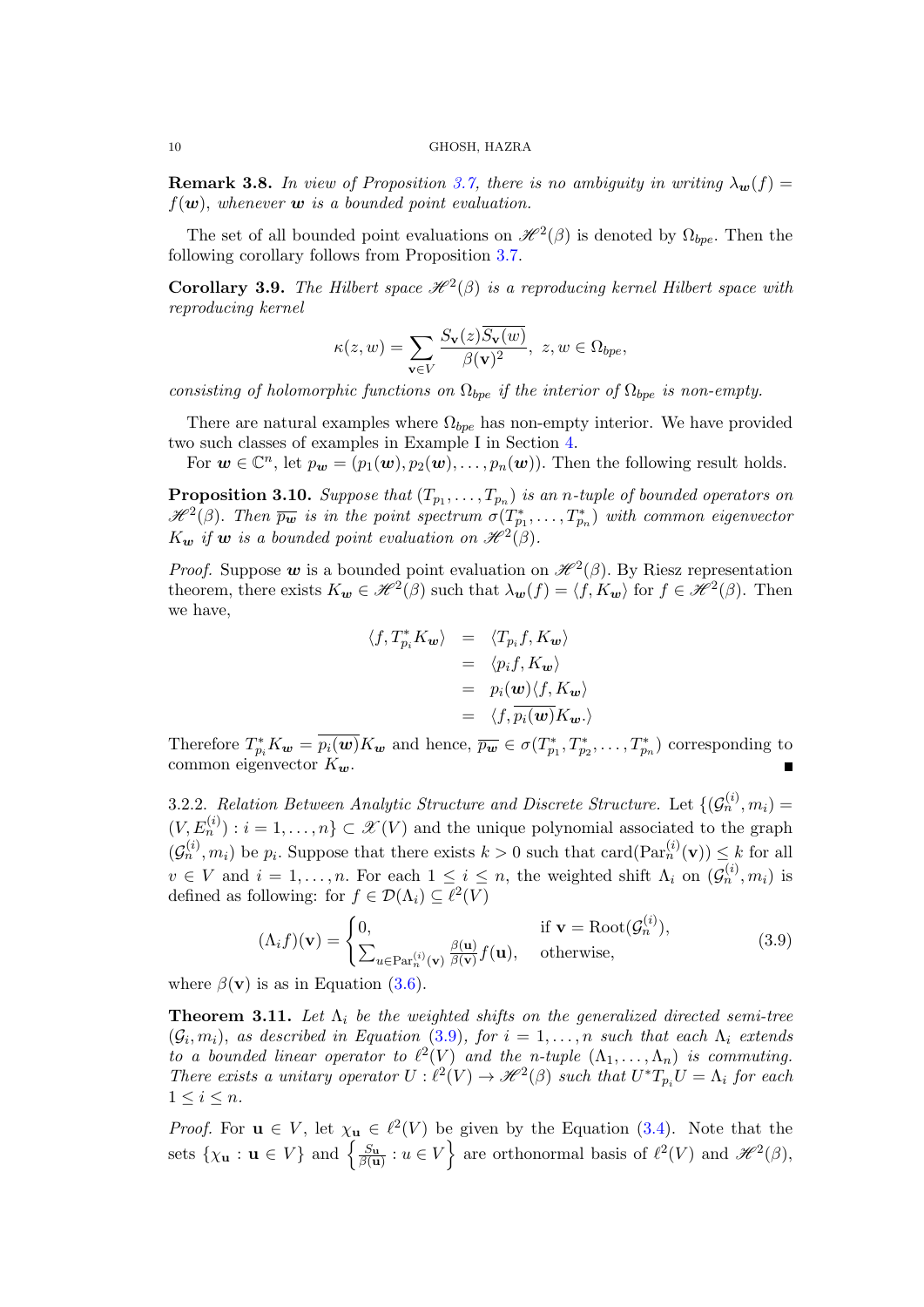<span id="page-10-3"></span>respectively. Let  $U: \ell^2(V) \to \mathcal{H}^2(\beta)$  be defined by  $U\chi_{\mathbf{u}} = \frac{S_{\mathbf{u}}}{\beta(\mathbf{u})}$ . It follows from the Equation  $(3.5)$  and Equation  $(3.9)$  that

<span id="page-10-1"></span>
$$
\Lambda_i \chi_{\mathbf{v}} = \sum_{\mathbf{u} \in \text{Chi}_n^{(i)}(\mathbf{v})} \frac{\beta(\mathbf{u})}{\beta(\mathbf{v})} \chi_{\mathbf{u}}, \ \mathbf{v} \in V,
$$
\n(3.10)

that is,

$$
(\Lambda_i \chi_{\mathbf{v}})(\mathbf{u}) = \begin{cases} \frac{\beta(\mathbf{u})}{\beta(\mathbf{v})}, & \text{if } \mathbf{u} \in \text{Chi}_n^{(i)}(\mathbf{v}), \\ 0, & \text{otherwise.} \end{cases}
$$

From the property ([ii](#page-6-3)) of the collection of polynomials  $\{S_{\mathbf{v}}(z)\}_{\mathbf{v}\in V}$ , we have

<span id="page-10-2"></span>
$$
T_{p_i} \frac{S_{\mathbf{v}}}{\beta(\mathbf{v})} = \sum_{\mathbf{u} \in \text{Chi}_n^{(i)}(\mathbf{v})} \frac{\beta(\mathbf{u})}{\beta(\mathbf{v})} \frac{S_{\mathbf{u}}}{\beta(\mathbf{u})}, \ \mathbf{v} \in V. \tag{3.11}
$$

Therefore, from the Equation [\(3.10\)](#page-10-1) and Equation [\(3.11\)](#page-10-2), it follows that  $U^*T_{p_i}U =$  $\Lambda_i$ .

# 4. Example I

<span id="page-10-0"></span>Fix  $n > 1$ . Recall that the weighted Bergman space  $\mathbb{A}^{(\lambda)}(\mathbb{D}^n)$ ,  $\lambda > 0$ , consisting of holomorphic functions on  $\mathbb{D}^n$ , is determined by the reproducing kernel  $K^{(\lambda)}$ :  $\mathbb{D}^n \times \mathbb{D}^n \to \mathbb{C}$  given by the formula

$$
K^{(\lambda)}(\boldsymbol{z},\boldsymbol{w})=\prod_{j=1}^n(1-z_j\bar{w}_j)^{-\lambda},\ \boldsymbol{z},\boldsymbol{w}\in\mathbb{D}^n.
$$

Let  $s_k$  denote the elementary symmetric polynomial of degree k in n variables, that is,

$$
s_k(z_1,...,z_n) = \sum_{1 \leq i_1 < i_2 < ... < i_k \leq n} z_{i_1} \cdots z_{i_k}.
$$

The map  $\mathbf{s} = (s_1, \ldots, s_n) : \mathbb{C}^n \to \mathbb{C}^n$  is called the symmetrization map. For  $1 \leq i \leq n$ ,  $M_{s_i}$  denotes the multiplication operator by the elementary symmetric polynomial  $s_i$ on  $\mathbb{A}^{(\lambda)}(\mathbb{D}^n)$  and  $M_{\mathbf{s}} := (M_{s_1}, \ldots, M_{s_n}).$  The permutation group on n symbols is denoted by  $\mathfrak{S}_n$ . The subspaces

$$
\mathbb{A}_{\text{sym}}^{(\lambda)}(\mathbb{D}^n) = \{ f \in \mathbb{A}^{(\lambda)}(\mathbb{D}^n) : f \circ \sigma^{-1} = f \text{ for } \sigma \in \mathfrak{S}_n \},
$$

and

$$
\mathbb{A}_{\text{anti}}^{(\lambda)}(\mathbb{D}^n) = \{ f \in \mathbb{A}^{(\lambda)}(\mathbb{D}^n) : f \circ \sigma^{-1} = \text{sgn}(\sigma) f \text{ for } \sigma \in \mathfrak{S}_n \}
$$

are two joint reducing subspaces of the *n*-tuple of multiplication operators  $M_s$  on  $\mathbb{A}^{(\lambda)}(\mathbb{D}^n)$ , see [\[2,](#page-17-2) p. 774]. In the following discussion, the restriction operators  $M_{s}|_{\mathbb{A}_{\text{anti}}^{(\lambda)}(\mathbb{D}^n)}$  and  $M_{s}|_{\mathbb{A}_{\text{sym}}^{(\lambda)}(\mathbb{D}^n)}$  have been identified with two *n*-tuple of weighted shift operators on generalized directed semi-trees.

The collection of all elements  $u = (u_1, u_2, ..., u_n) \in \mathbb{N}_0^n$  with  $u_1 \geq u_2 \geq ... \geq u_n \geq 0$ is denoted by  $\mathcal{Q}_n$ . For  $u \in \mathcal{Q}_n$ , let  $(\lambda)_{\boldsymbol{u}} = \prod_{j=1}^n (\lambda)_{u_j}$ , where  $(\lambda)_{u_j} = \lambda(\lambda+1) \ldots (\lambda+1)$  $u_j - 1$ ) is the Pochhammer symbol.

For  $u \in \mathcal{Q}_n$ , suppose  $a_{\boldsymbol{u}}(z) = \det((z_j^{u_i}) )_{i,j=1}^n$ . Let  $\mathcal{P}_n^{(\text{anti})} = \{ \boldsymbol{v} + \boldsymbol{\delta} : \boldsymbol{v} \in \mathcal{Q}_n \text{ and } \boldsymbol{\delta} = \emptyset\}$  $(n-1,n-2,\ldots,1,0)$ . For  $u \in \mathcal{P}_n^{(\text{anti})}$ , the norm of  $a_u$  in  $\mathbb{A}^{(\lambda)}(\mathbb{D}^n)$  is calculated in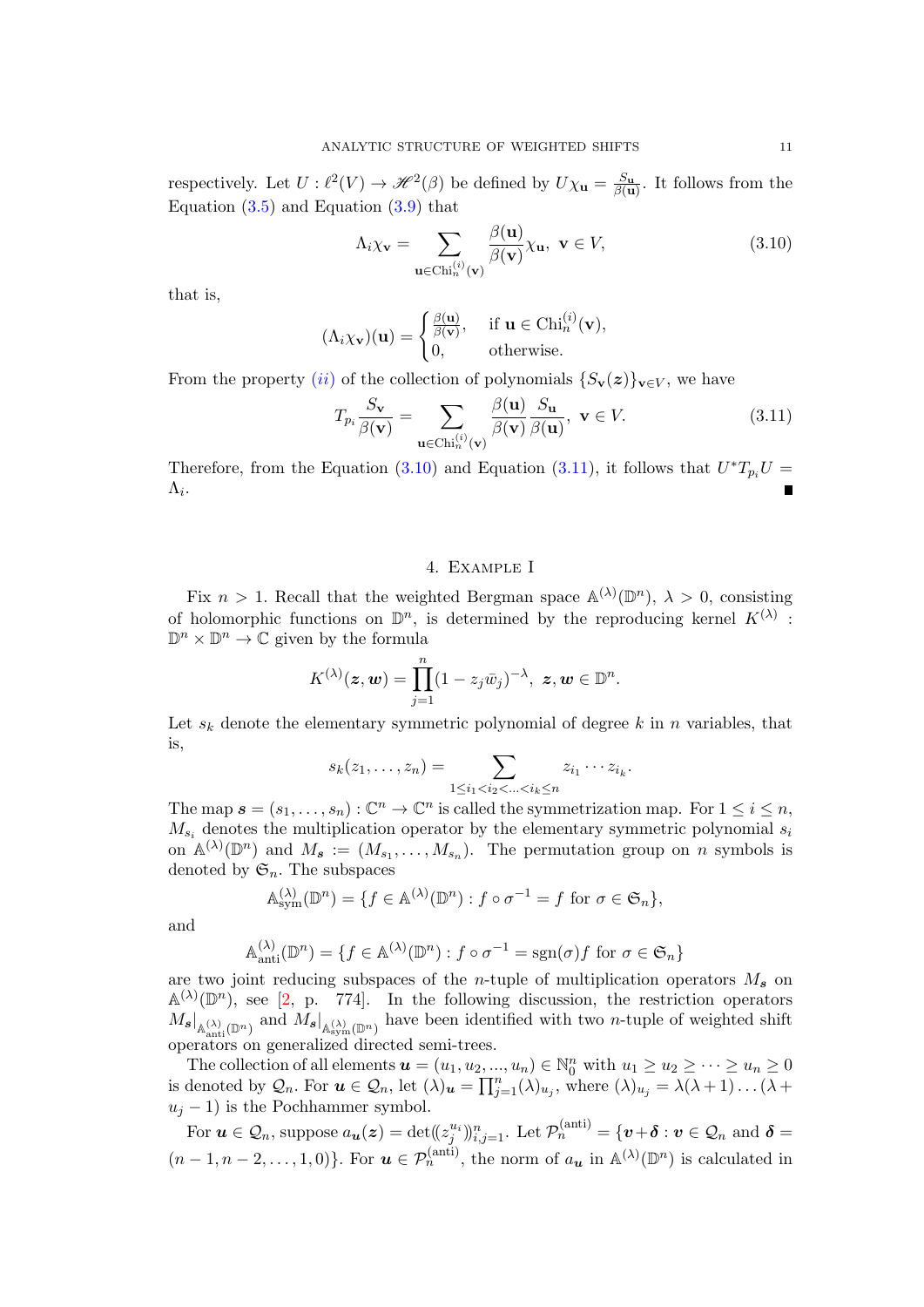<span id="page-11-2"></span>[\[2,](#page-17-2) p. 775]. It is given by

<span id="page-11-0"></span>
$$
\|a_{\mathbf{u}}\| = \sqrt{\frac{\mathbf{u}!n!}{(\lambda)\mathbf{u}}} = \frac{1}{\gamma_{\mathbf{u}}} \text{ (say)},\tag{4.1}
$$

where  $u! = \prod_{j=1}^{n} u_j!$ . Moreover, the following holds [\[13,](#page-18-3) p. 2365]:

**Lemma 4.1.** The set 
$$
\{\gamma_u a_u : u \in \mathcal{P}_n^{(\text{anti})}\}\
$$
 forms an orthonormal basis for  $\mathbb{A}_{\text{anti}}^{(\lambda)}(\mathbb{D}^n)$ .

The action of  $\mathfrak{S}_n$  on  $\mathbb{N}_0^n$  is given by  $(\sigma, \mathbf{u}) \mapsto \sigma \cdot \mathbf{u} = (u_{\sigma^{-1}(1)}, \dots, u_{\sigma^{-1}(n)})$ . Let  $\mathfrak{S}_n$ **u** denote the orbit of  $\mathbf{u} \in \mathbb{N}_0^n$ . We say  $\mathbf{u}_1 \sim \mathbf{u}_2$  if  $\mathbf{u}_1 = \sigma \cdot \mathbf{u}_2$  for some  $\sigma \in \mathfrak{S}_n$ . For an element  $u \in \mathcal{Q}_n$ , let  $[u] = \{v \in \mathcal{Q}_n : v \sim u\}$  be the equivalence class and  $\mathcal{P}_n^{\text{(sym)}} = \{[\bm{u}]: \bm{u} \in \mathcal{Q}_n\}.$ 

For  $u \in \mathcal{Q}_n$ , consider the monomial symmetric polynomials (as in [\[8,](#page-17-7) p. 454])

$$
m_{\boldsymbol{u}}(\boldsymbol{z}) = \sum_{\boldsymbol{\beta} \in \mathfrak{S}_n \boldsymbol{u}} \boldsymbol{z}^{\boldsymbol{\beta}},
$$

where the sum is over all distinct permutations  $\boldsymbol{\beta} = (\beta_1, \beta_2, ..., \beta_n)$  of **u** and  $z^{\boldsymbol{\beta}} =$  $z_1^{\beta_1} z_2^{\beta_2} ... z_n^{\beta_n}$ . Observe that  $m_{\mathbf{u}}(z) = \sum_{\beta} z^{\beta} = m_{\mathbf{u}'}(z)$  for  $\mathbf{u}' \in [\mathbf{u}]$  and the elements of the set  $\{m_{\mathbf{u}} : \mathbf{u} \in \mathcal{P}_n^{(\text{sym})}\}\$ are mutually orthogonal in  $\mathbb{A}^{(\lambda)}(\mathbb{D}^n)$ .

If  $u \in \mathcal{Q}_n$  has  $k \leq n$  distinct components, that is, there are k distinct non-negative integers  $u_1 > \ldots > u_k$  such that

$$
\boldsymbol{u}=(u_1,\ldots,u_1,u_2,\ldots,u_2,\ldots,u_k,\ldots,u_k),
$$

where each  $u_i$  is repeated  $\alpha_i$  times, for  $i = 1, \ldots, k$ , then  $\boldsymbol{\alpha} = (\alpha_1, \ldots, \alpha_k)$  is said to be the multiplicity of **u**. For a fixed  $u \in Q_n$  with multiplicity  $\alpha$ , we have card $(\mathfrak{S}_n u) = \frac{n!}{\alpha!}$ . For an element  $u \in \mathcal{P}_n^{(\text{sym})}$  with multiplicity  $\alpha$ , the norm of  $m_u$  in  $\mathbb{A}^{(\lambda)}(\mathbb{D}^n)$  can be calculated by the orthogonality of distinct monomials in  $\mathbb{A}^{(\lambda)}(\mathbb{D}^n)$  and it is given by

<span id="page-11-1"></span>
$$
||m_{\mathbf{u}}|| = \sqrt{\frac{\mathbf{u}!n!}{(\lambda)_{\mathbf{u}}\alpha!}} = \frac{1}{k_{\mathbf{u}}} \text{ (say)}.
$$
 (4.2)

Moreover, from the discussion in [\[2,](#page-17-2) Section 4], we get the following lemma.

**Lemma 4.2.** The set  $\{k_{\boldsymbol{u}}m_{\boldsymbol{u}}: \boldsymbol{u} \in \mathcal{P}_n^{(\mathrm{sym})}\}$  forms an orthonormal basis for  $\mathbb{A}_{\mathrm{sym}}^{(\lambda)}(\mathbb{D}^n)$ .

For each partition  $u \in \mathcal{Q}_n$ , the associated Schur polynomial in n variables is defined by

$$
S_{\mathbf{u}}(z_1, z_2, ..., z_n) = \frac{\det((z_j^{u_i + n - i}))_{i,j=1}^n}{\det((z_j^{n - i}))_{i,j=1}^n} = \frac{a_{\mathbf{u} + \delta}(z)}{a_{\delta}(z)},
$$
(4.3)

[\[8,](#page-17-7) p. 454, A.4]. For  $1 \leq k \leq n$ , the partition with the first k components as 1 and the rest  $(n - k)$  components as 0, is denoted by  $(1<sup>k</sup>)$ . Observe from the second of *Giambelli's formulas*, stated in [\[8,](#page-17-7) p. 455], that  $S_{(1^k)} = s_k$ . By Pieri formula in [\[7,](#page-17-8) p. 25], we have

$$
s_k S_{\mathbf{u}} = \sum_{\mathbf{v} \in \mathcal{I}_{\mathbf{u}}^{(k)}} S_{\mathbf{v}},\tag{4.4}
$$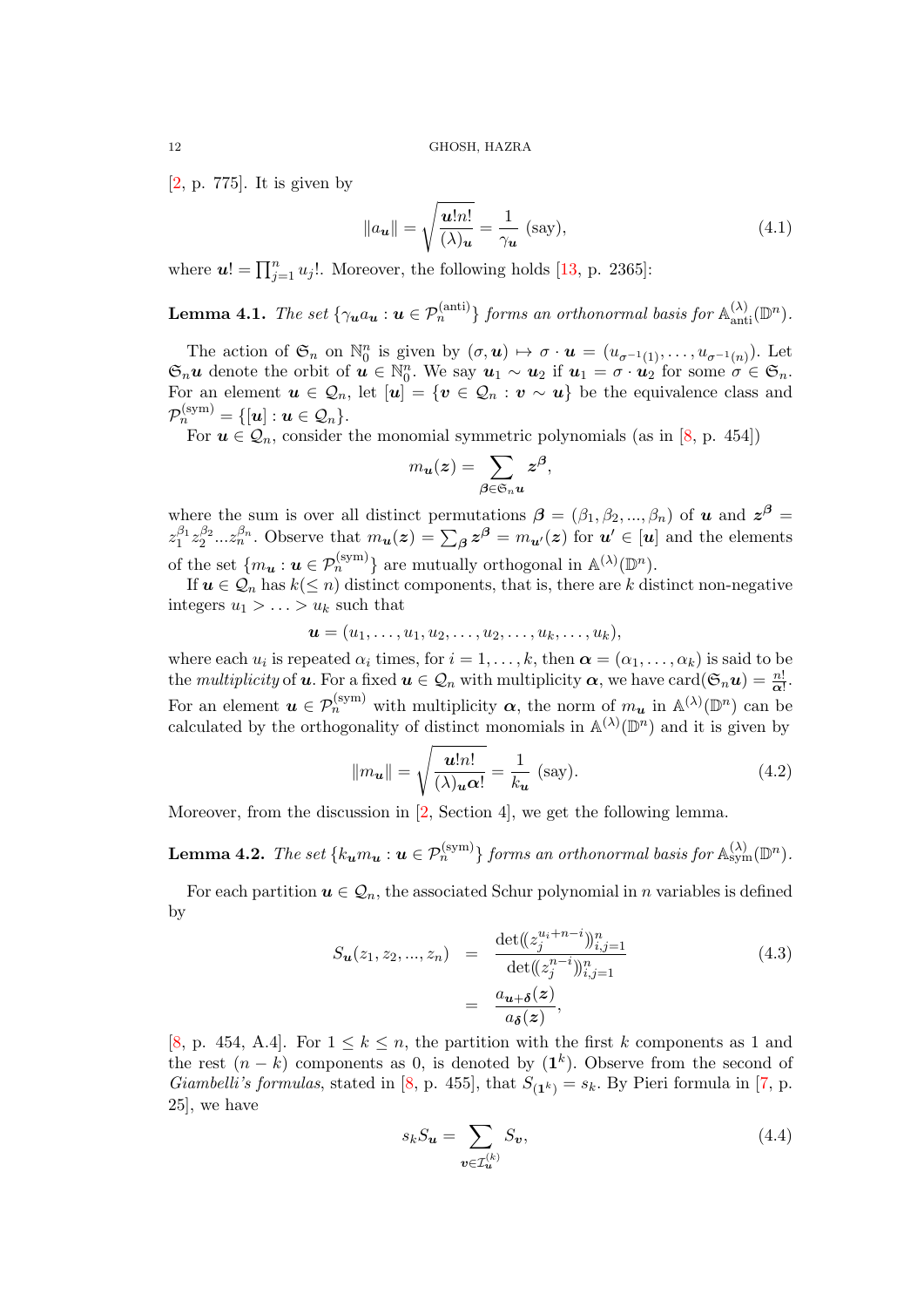where  $\mathcal{I}_{\bm u}^{(k)} = \{ \bm v = (v_1, \ldots, v_n) \in \mathcal{Q}_n : \sum_{j=1}^n (v_j - u_j) = k \text{ and } 0 \le v_j - u_j \le k \}$ 1 for all j}. Equivalently,  $s_k a_{\mathbf{u}+\boldsymbol{\delta}} = \sum_{\mathbf{v}\in\mathcal{I}_{\mathbf{u}}^{(k)}} a_{\mathbf{v}+\boldsymbol{\delta}}$ . Then it follows that for  $\mathbf{u}\in\mathcal{P}_n^{(\text{anti})}$ ,

$$
s_k a_{\mathbf{u}} = \sum_{\mathbf{v} \in \mathcal{I}_{\mathbf{u}}^{(k)} \cap \mathcal{P}_n^{(\text{anti})}} a_{\mathbf{v}}.
$$
 (4.5)

A straightforward calculation shows that the monomial symmetric polynomials follow a similar summation formula as the Schur polynomials. That is, for  $u \in \mathcal{P}_n^{(\text{sym})}$ ,

$$
s_k m_{\mathbf{u}} = \sum_{\mathbf{v} \in (\mathcal{I}_{\mathbf{u}}^{(k)}/\sim) \cap \mathcal{P}_n^{(\text{sym})}} c_{\mathbf{v}} m_{\mathbf{v}},\tag{4.6}
$$

where  $c_v$  are positive rational numbers.

<span id="page-12-0"></span>**Remark 4.3.** Let  $C_{n,k}$  be the collection of all  $(t_1, \ldots, t_n) \in \mathbb{N}_0^n$  such that exactly k number of  $t_i$ 's are equal to 1 and the rest  $t_i$ 's are 0. Since we have exactly  $\binom{n}{k}$  $\binom{n}{k}$  ways to choose such a  $(t_1, \ldots, t_n)$ , so the cardinality of  $C_{n,k}$  is  $\binom{n}{k}$  $\binom{n}{k}$ . We note that if  $v \in \mathcal{I}_{\mathbf{u}}^{(k)}$ , then  $v = u + t$  for some  $t \in C_{n,k}$ . Therefore, for any u cardinality of  $\mathcal{I}_{u}^{(k)}$  can at most be  $\binom{n}{k}$  $\binom{n}{k}$ .

For each  $1 \leq k \leq n$ , we define the directed graph  $G_{\text{anti}}^{(k)} = (\mathcal{P}_n^{(\text{anti})}, E_{\text{anti}}^{(k)})$ , where the set of all edges is given by  $E_{\text{anti}}^{(k)} = \bigcup_{\boldsymbol{u} \in \mathcal{P}_n^{(\text{anti})}} \{(\boldsymbol{u}, \boldsymbol{v}) : \boldsymbol{v} \in \mathcal{I}_{\boldsymbol{u}}^{(k)} \cap \mathcal{P}_n^{(\text{anti})}\}.$ 

<span id="page-12-2"></span>**Proposition 4.4.** For each  $1 \leq k \leq n$ , there exists a non-negative integer  $m_k \leq {n \choose k}$  $\binom{n}{k}$ such that the directed graph  $(G_{\text{anti}}^{(k)}, m_k)$  is a generalized directed semi-tree.

*Proof.* Fix  $1 \leq k \leq n$ . Since  $\mathcal{P}_n^{(\text{anti})}$  is countable, so the graph  $G_{\text{anti}}^{(k)}$  can have at most countably many connected components. Since  $Root(G_{anti}^{(k)}) \subseteq \mathcal{P}_n^{(anti)}$ , the graph can have at most countable roots.

Moreover, for every  $u \in \mathcal{P}_n^{(\text{anti})}$  we have  $\text{Chi}_n^{(k)}(u) = \mathcal{I}_u^{(k)} \cap \mathcal{P}_n^{(\text{anti})}$ , where the set of children of **u** in  $G_{\text{anti}}^{(k)}$  is denoted by Chi $_{n}^{(k)}(u)$ . By the Remark [4.3,](#page-12-0) it is evident that  $card(\mathcal{I}_{u}^{(k)}) \leq {n \choose k}$  $\binom{n}{k}$  and thus card $(\mathcal{I}_{\boldsymbol{u}}^{(k)} \cap \mathcal{P}_n^{(\text{anti})}) \leq \text{card}(\mathcal{I}_{\boldsymbol{u}}^{(k)}) \leq \binom{n}{k}$  $\binom{n}{k}$ . Therefore, for any two distinct  $u, v \in \mathcal{P}_n^{(\text{anti})}$ , card $(\text{Chi}_n^{(k)}(u) \cap \text{Chi}_n^{(k)}(v)) \leq {n \choose k}$  $\binom{n}{k}$ . Consequently, we have  $m_k = \sup_{\boldsymbol{u}, \boldsymbol{v} \in \mathcal{P}_n^{(\text{anti})}, \boldsymbol{u} \neq \boldsymbol{v}} \text{card}(\text{Chi}_n^{(k)}(\boldsymbol{u}) \cap \text{Chi}_n^{(k)}(\boldsymbol{v})).$ 

To prove that  $G_{\text{anti}}^{(k)}$  has no circuit, we argue by contradiction. Suppose not, then there exists a sequence  $\{v_1, \ldots, v_n\}, n > 1$  such that  $(u, v_1), (v_n, u)$  and  $(v_i, v_{i+1}) \in$  $E_{\text{anti}}^{(k)}$  for all  $j = 1, \ldots, n-1$ . Since  $(\boldsymbol{u}, \boldsymbol{v}_1) \in E_{\text{anti}}^{(k)}$ , by construction, there exists at least one  $i = 1, ..., n$  such that  $u_i < v_{1i}$ , where  $u = (u_1, ..., u_n)$  and  $v_1 = (v_{11}, ..., v_{1n})$ . This implies  $u_i < v_{1i} \le v_{2i} \le v_{ni} \le u_i$ , which is a contradiction.

In a similar manner, define the directed graph  $G_{sym}^{(k)} = (\mathcal{P}_n^{(\text{sym})}, E_{sym}^{(k)})$ , where  $E_{\text{sym}}^{(k)} = \bigcup_{\bm{u} \in \mathcal{P}_n^{\text{(sym)}}} \{(\bm{u}, \bm{v}): \bm{v} \in (\mathcal{I}_{\bm{u}}^{(k)} / \sim) \cap \mathcal{P}_n^{\text{(sym)}}\},$  for each  $1 \leq k \leq n.$  The children of  $u$  in  $E_{\text{sym}}^{(k)}$  is denoted by Chi<sup>(k)</sup>(u). Suppose that  $r_k = \sup_{\bm{u}, \bm{v} \in \mathcal{P}_n^{(\text{sym})}, \bm{u} \neq \bm{v}} \text{card}(\text{Chi}^{(k)}(\bm{u}) \cap$  $\text{Chi}^{(k)}(v)$ . Then similar arguments as above lead us to the following proposition.

<span id="page-12-1"></span>**Proposition 4.5.** The directed graph  $(G_{sym}^{(k)}, r_k)$  is a generalized directed semi-tree, where  $r_k \leq \binom{n}{k}$  ${k \choose k}$  for each  $1 \leq k \leq n$ .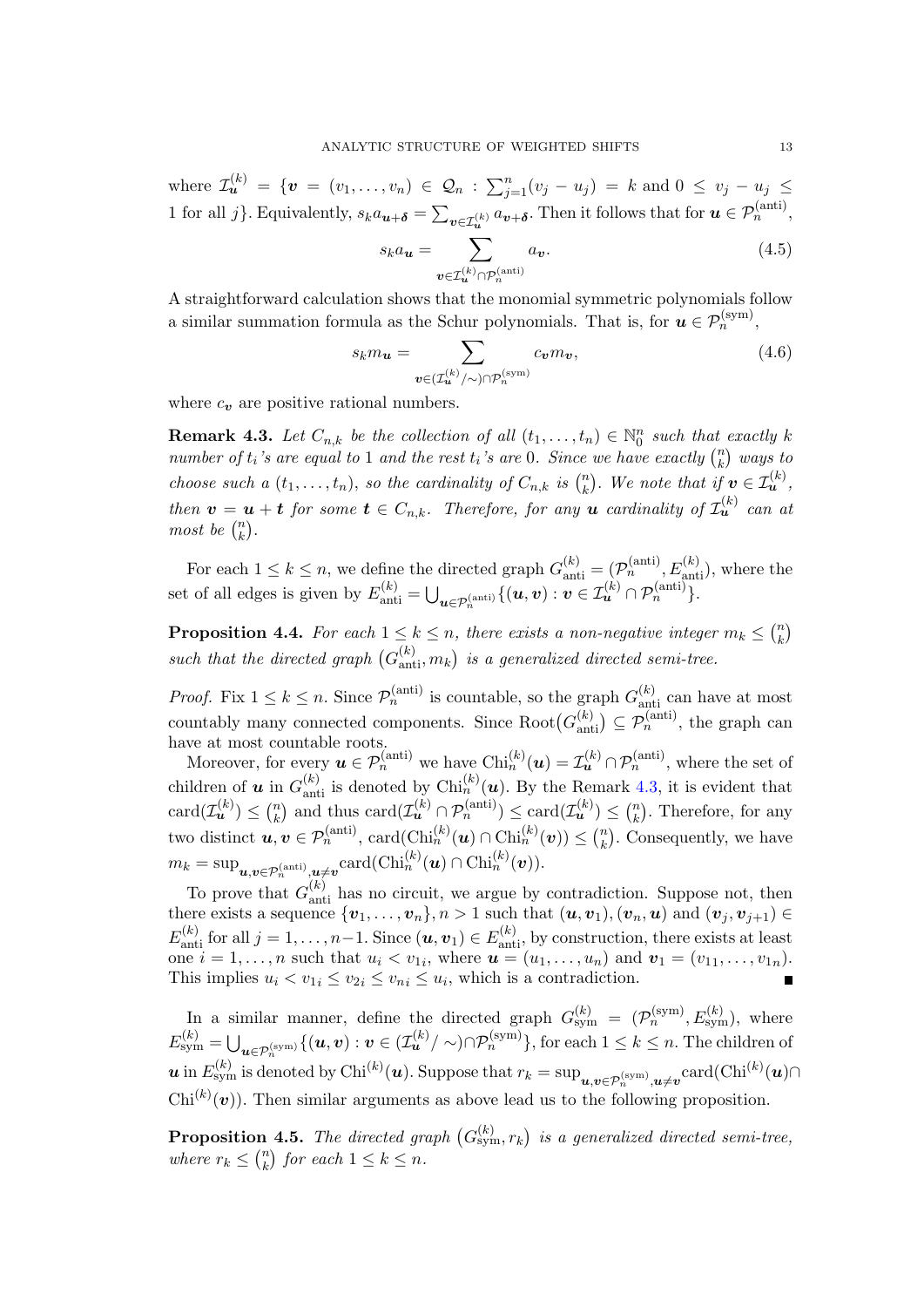For 
$$
1 \le k \le n
$$
, let  $\Lambda_k^{\text{(anti)}} : \ell^2(\mathcal{P}_n^{\text{(anti)}}) \to \ell^2(\mathcal{P}_n^{\text{(anti)}})$  be such that  

$$
\Lambda_k^{\text{(anti)}} \chi_{\mathbf{u}} = \sum_{\mathbf{v} \in \mathcal{I}_{\mathbf{u}}^{(k)} \cap \mathcal{P}_n^{\text{(anti)}}} \frac{\gamma_{\mathbf{v}}}{\gamma_{\mathbf{u}}} \chi_{\mathbf{v}},
$$
(4.7)

where  $\gamma_{\mathbf{u}}$  is given by the Equation [\(4.1\)](#page-11-0). Therefore,  $\mathbf{\Lambda}^{(\text{anti})} = (\Lambda_1^{(\text{anti})}, \dots, \Lambda_n^{(\text{anti})})$  is an *n*-tuple of weighted shifts where each  $\Lambda_k^{\text{(anti)}}$  is a weighted shift on the generalized directed semi-tree  $G_{\text{anti}}^{(k)}$ .

Similarly, we define  $\Lambda_k^{(\text{sym})} : \ell^2(\mathcal{P}_n^{(\text{sym})}) \to \ell^2(\mathcal{P}_n^{(\text{sym})})$  by

<span id="page-13-1"></span><span id="page-13-0"></span>
$$
\Lambda_k^{(\text{sym})} \chi_u = \sum_{\mathbf{v} \in (\mathcal{I}_u^{(k)}/\sim) \cap \mathcal{P}_n^{(\text{sym})}} \frac{k_\mathbf{v}}{k_\mathbf{u}} c_\mathbf{v} \chi_v,
$$
\n(4.8)

where  $k_u$  is given by the Equation [\(4.2\)](#page-11-1). The *n*-tuple of operators is denoted by  $\Lambda^{(\text{sym})} = (\Lambda_1^{(\text{sym})}, \ldots, \Lambda_n^{(\text{sym})})$ , where each  $\Lambda_k^{(\text{sym})}$  is a weighted shift on the generalized 1 directed semi-tree  $G_{sym}^{(k)}$ .

The operators  $U^{(\text{sym})}: \ell^2(\mathcal{P}_n^{(\text{sym})}) \to \mathbb{A}^{(\lambda)}_{\text{sym}}(\mathbb{D}^n)$  and  $U^{(\text{anti})}: \ell^2(\mathcal{P}_n^{(\text{anti})}) \to \mathbb{A}^{(\lambda)}_{\text{anti}}(\mathbb{D}^n)$ which defined by

$$
U^{(\text{sym})}\chi_{\boldsymbol{u}} = m_{\boldsymbol{u}}, \text{ for } \boldsymbol{u} \in \mathcal{P}_n^{(\text{sym})} \text{ and,}
$$
  

$$
U^{(\text{anti})}\chi_{\boldsymbol{u}} = a_{\boldsymbol{u}}, \text{ for } \boldsymbol{u} \in \mathcal{P}_n^{(\text{anti})}
$$

are unitary. From the definition, it follows that for every  $k = 1, \ldots, n$ , the unitary  $U^{(\text{anti})}$  intertwines the operators  $\Lambda_k^{(\text{anti})}$  on  $\ell^2(\mathcal{P}_n^{(\text{anti})})$  and  $M_{s_k}$  on  $\mathbb{A}_{\text{anti}}^{(\lambda)}(\mathbb{D}^n)$  and  $U^{(\text{sym})}$ intertwines the operators  $\Lambda_k^{(\text{sym})}$  on  $\ell^2(\mathcal{P}_n^{(\text{sym})})$  and  $M_{s_k}$  on  $\mathbb{A}_{\text{sym}}^{(\lambda)}(\mathbb{D}^n)$ . Therefore, we have the following results:

**Theorem 4.6.** Suppose  $\lambda > 0$ . We have the following:

- (1) the n-tuple of operators  $(M_{s_1},...,M_{s_n})$  on  $\mathbb{A}^{(\lambda)}_{sym}(\mathbb{D}^n)$  is unitarily equivalent to the n-tuple of operators  $(\Lambda_1^{(\text{sym})}, \ldots, \Lambda_n^{(\text{sym})})$  on  $\ell^2(\mathcal{P}_n^{(\text{sym})})$ , where  $\Lambda_k^{(\text{sym})}$  $\begin{matrix}\n k^{(sym)} & is & a\n\end{matrix}$ weighted shift on the generalized directed semi-tree  $(G_{sym}^{(k)}, r_k)$ , defined in the Equation [\(4.8\)](#page-13-0) and
- (2) the n-tuple  $(M_{s_1},...,M_{s_n})$  on  $\mathbb{A}_{\text{anti}}^{(\lambda)}(\mathbb{D}^n)$  is unitarily equivalent to the n-tuple of operators  $(\Lambda_1^{(anti)}, \ldots, \Lambda_n^{(anti)})$  on  $\ell^2(\mathcal{P}_n^{(anti)})$ , where  $\Lambda_k^{(anti)}$  $\binom{(\text{ant})}{k}$  is a weighted shift on the generalized directed semi-tree  $(G_{\text{anti}}^{(k)}, m_k)$ , given in the Equation [\(4.7\)](#page-13-1).

In addition to it, note that point spectra of  $M_s^*|_{\mathbb{A}_{\text{anti}}^{(\lambda)}(\mathbb{D}^n)}$  and  $M_s^*|_{\mathbb{A}_{\text{sym}}^{(\lambda)}(\mathbb{D}^n)}$  contain the symmetrized polydisc  $\mathbb{G}_n(= \mathbf{s}(\mathbb{D}^n))$ . This provides two classes of examples which satisfy the hypothesis in Corollary [3.9.](#page-9-2)

4.1. Pictorial representation for  $G_{sym}^{(k)}$ . The generalized directed semi-trees  $G_{sym}^{(1)}$ ,  $G_{sym}^{(2)}$  and  $G_{sym}^{(3)}$  below represent the multiplication operators  $M_{s_1}, M_{s_2}$  and  $M_{s_3}$  on  $\mathbb{A}_{sym}^{(\lambda)}(\mathbb{D}^3)$ , respectively (cf. Proposition [4.5\)](#page-12-1).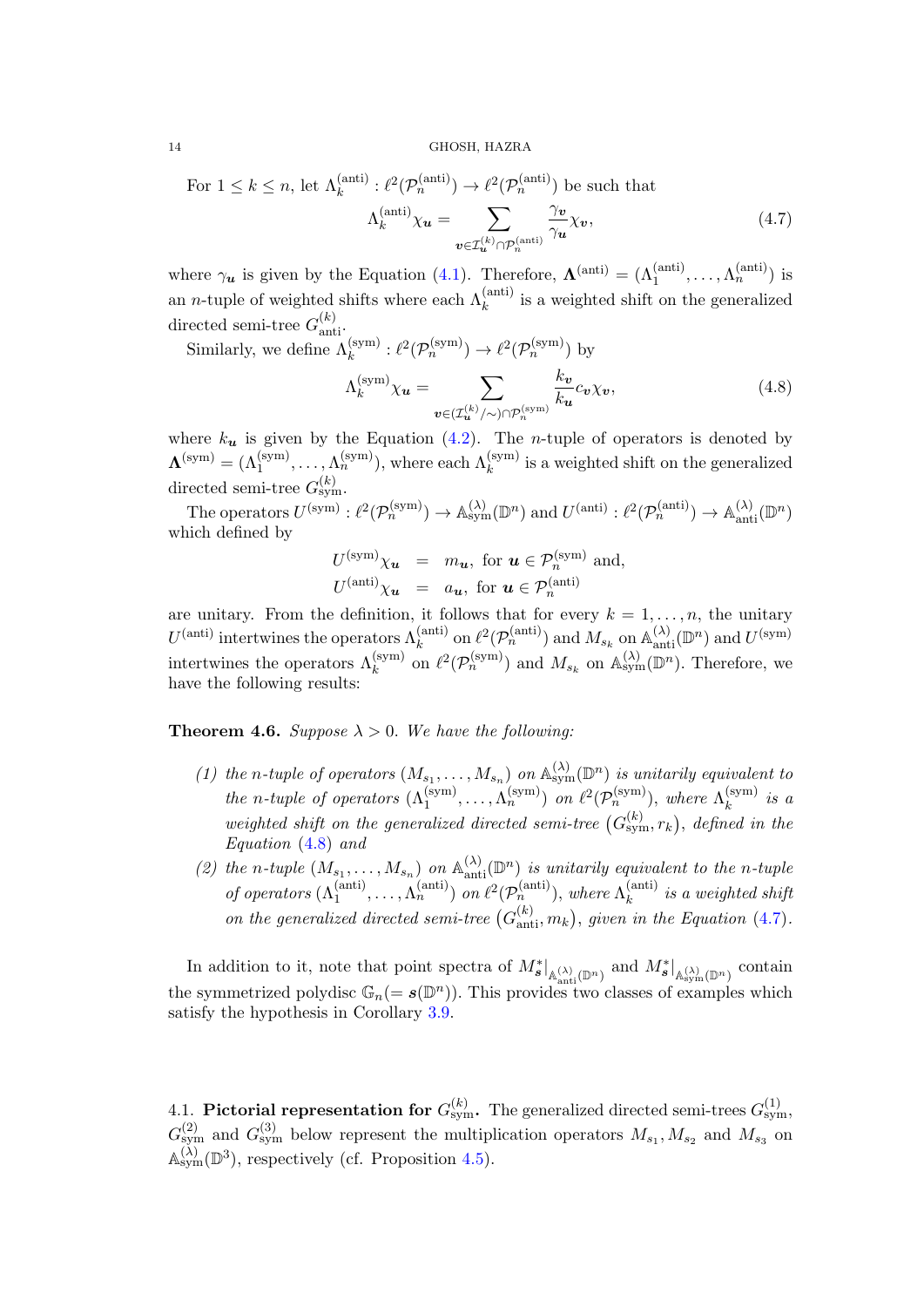

 $G_{\rm sym}^{(2)}$  for  $n=3$ 

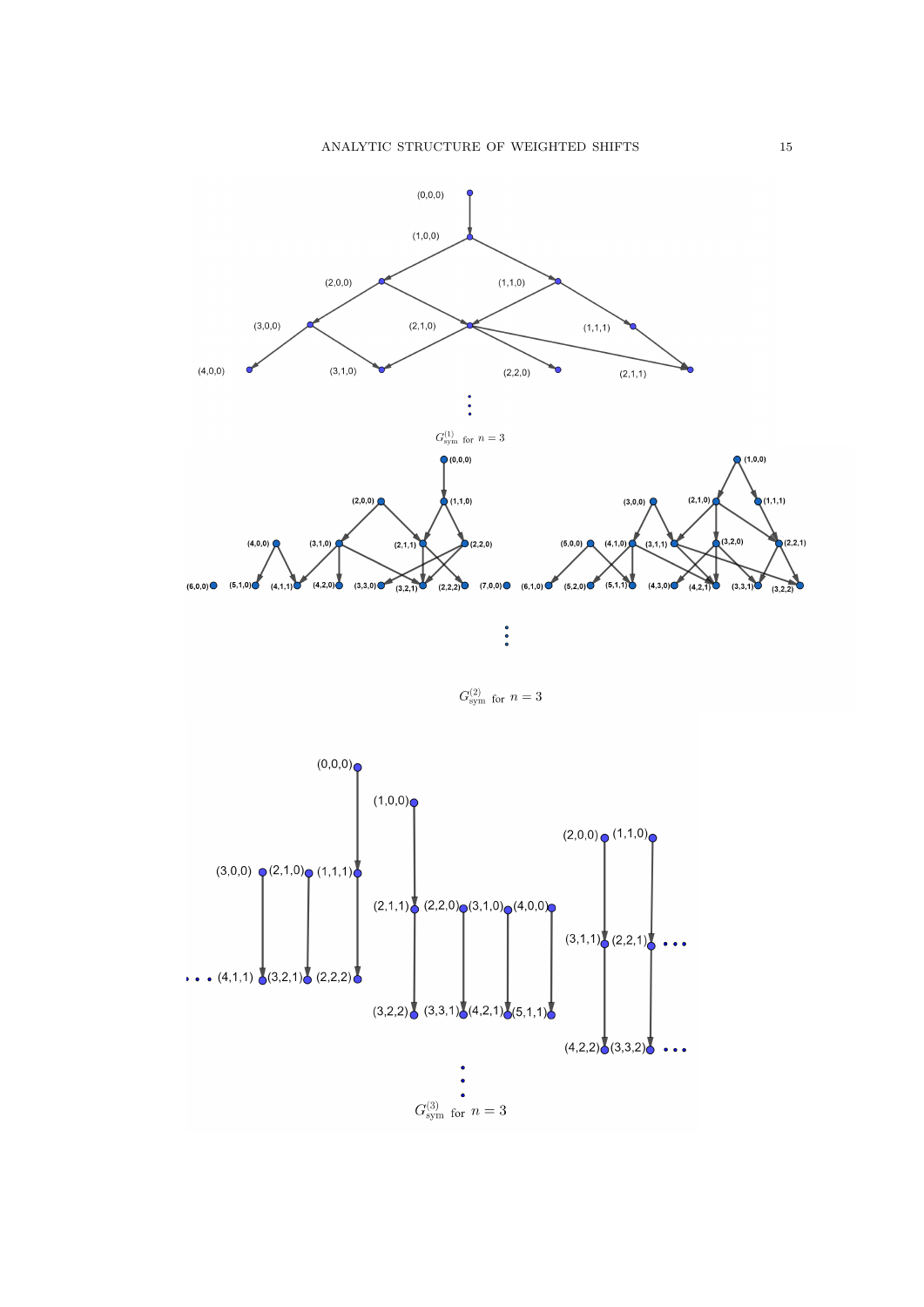# 5. Example II

<span id="page-15-1"></span><span id="page-15-0"></span>A pseudoreflection on  $\mathbb{C}^n$  is a linear homomorphism  $\sigma : \mathbb{C}^n \to \mathbb{C}^n$  such that  $\sigma$ has finite order in  $GL(n,\mathbb{C})$  and the rank of id –  $\sigma$  is 1. A group generated by pseudoreflections is called a pseudoreflection group.

Let G be a finite pseudoreflection group. The group action of G on  $\mathbb{C}^n$  is defined by  $(\sigma, z) \mapsto \sigma \cdot z = \sigma^{-1}z, z \in \mathbb{C}^n, \sigma \in G$ . Let G act on the set of functions on  $\mathbb{C}^n$ by  $\sigma(f)(z) = f(\sigma^{-1} \cdot z)$ . A function is said to be G-invariant if  $\sigma(f) = f$ , for all  $\sigma \in G$ . The ring of all complex polynomials in n variables is denoted by  $\mathbb{C}[z_1, \ldots, z_n]$ . Moreover, the set of all *G*-invariant polynomials, denoted by  $\mathbb{C}[z_1,\ldots,z_n]^G$ , forms a ring. Chevalley, Shephard and Todd characterize finite pseudoreflection groups in the following theorem.

**Theorem.** [\[3,](#page-17-9) Theorem 3, p.112] The ring  $\mathbb{C}[z_1,\ldots,z_n]^G$  consisting of all G-invariant polynomials is equal to  $\mathbb{C}[\theta_1,\ldots,\theta_n]$  and  $\theta_i$  are algebraically independent homogeneous polynomials if and only if  $G$  is a finite pseudoreflection group.

The map  $\boldsymbol{\theta} : \mathbb{C}^n \to \mathbb{C}^n$ , defined by

$$
\boldsymbol{\theta}(\boldsymbol{z}) = (\theta_1(\boldsymbol{z}), \dots, \theta_n(\boldsymbol{z})), \ \boldsymbol{z} \in \mathbb{C}^n \tag{5.1}
$$

is called a basic polynomial map associated to the group  $G$ . The set of the degrees of the homogeneous polynomials  $\theta_i$ 's,  $\{\deg(\theta_i) = \eta_i : i = 1, \ldots, n\}$ , is unique for the group G. Let  $\mathbb{N}_0$  denote the set of non-negative integers and  $\boldsymbol{\alpha} = (\alpha_1, \dots, \alpha_d) \in \mathbb{N}_0^n$ <br>be a multi-index. For  $\boldsymbol{z} = (z_1, \dots, z_n) \in \mathbb{C}^n$ , denote  $\boldsymbol{z}^{\boldsymbol{\alpha}} := \prod_{j=1}^n z_j^{\alpha_j}$ . We consider  $\int_j^{\alpha_j}$ . We consider  $\theta_i(\boldsymbol{z}) = \sum_{\boldsymbol{u} \in N_i} a_{\boldsymbol{u}}^{(i)} \boldsymbol{z}^{\boldsymbol{u}}, \text{ where } N_i \subseteq \{\boldsymbol{u} = (u_1, \dots, u_n) \in \mathbb{N}_0^n : \sum_{j=1}^n u_j = \eta_i\} \text{ and } a_{\boldsymbol{u}}^{(i)}\text{'s}$ are positive numbers. Let  $card(N_i) = c_i$ .

Recall that a domain  $U \subset \mathbb{C}^n$  (containing origin 0) is said to be a complete Reinhardt domain with center 0 if for any  $\boldsymbol{z} = (z_1, \ldots, z_n) \in U$ , the domain U contains the closure of the polydisc  $D(0; r)$ , where  $r = (r_1, \ldots, r_n)$  and  $|z_i| = r_i$  for  $j = 1, \ldots, n$ [\[11,](#page-17-10) p. 21]. Let D be a bounded complete Reinhardt domain in  $\mathbb{C}^n$ . The Bergman space on D, denoted by  $\mathbb{A}^2(D)$ , is the subspace of holomorphic functions in  $L^2(D)$  with respect to the Lebesgue measure on D. The Bergman space  $\mathbb{A}^2(D)$  is a Hilbert space with a reproducing kernel, called the Bergman kernel. The set  $\frac{z^{\alpha}}{\alpha}$  $\frac{z^{\alpha}}{\|z^{\alpha}\|}\}_{\alpha\in\mathbb{N}_{0}^{n}}$  forms an orthonormal basis for  $\mathbb{A}^2(D)$ . The multiplication operator  $M_{\theta_i} : \mathbb{A}^2(D) \to \mathbb{A}^2(D)$  is bounded for each  $i = 1, \ldots, n$ . Note that

$$
M_{\theta_i} z^{\alpha} = \sum_{u \in N_i} a_u^{(i)} z^{u + \alpha}
$$
  

$$
M_{\theta_i} \frac{z^{\alpha}}{\|z^{\alpha}\|} = \sum_{u \in N_i} a_u^{(i)} \frac{\|z^{\alpha+u}\|}{\|z^{\alpha}\|} \frac{z^{\alpha+u}}{\|z^{\alpha+u}\|}.
$$
 (5.2)

For each  $i = 1, ..., n$ , we fix the notation  $E_n^{(i)} = \{(\boldsymbol{\alpha}, \boldsymbol{\alpha} + \boldsymbol{u}) : \boldsymbol{\alpha} \in \mathbb{N}_0^n \text{ and } \boldsymbol{u} \in N_i\}.$ **Theorem 5.1.** For every  $i = 1, ..., n$ , the graph  $(\mathcal{G}_i, c'_i) = (\mathbb{N}_0^n, E_n^{(i)})$  is a generalized directed semi-tree, for some  $c'_i \leq c_i$ .

*Proof.* We fix  $i \in \{1, ..., n\}$  and set  $texttext{Chi}_i(u) = \{v : (u, v) \in E_n^{(i)}\}$ . Then for every  $u, v \in \mathbb{N}_0^n$ , card $(\text{Chi}_i(u) \cap \text{Chi}_i(v)) \leq \text{card}(\text{Chi}_i(u)) \leq c_i$ . We suppose that  $\sup_{u,v\in\mathbb{N}_0^n,u\neq v} \text{card}(\text{Chi}_i(u)\cap \text{Chi}_i(v))=c'_i.$  Evidently, the supremum is attained for some  $u, v$  and  $card(Chi_i(u) \cap Chi_i(v)) \leq c'_i \leq c_i$  for every  $u, v \in \mathbb{N}_0^n$ . Similar arguments as Proposition [4.4](#page-12-2) prove that these graphs can have at most countable components and they have no circuit. Hence, the result follows.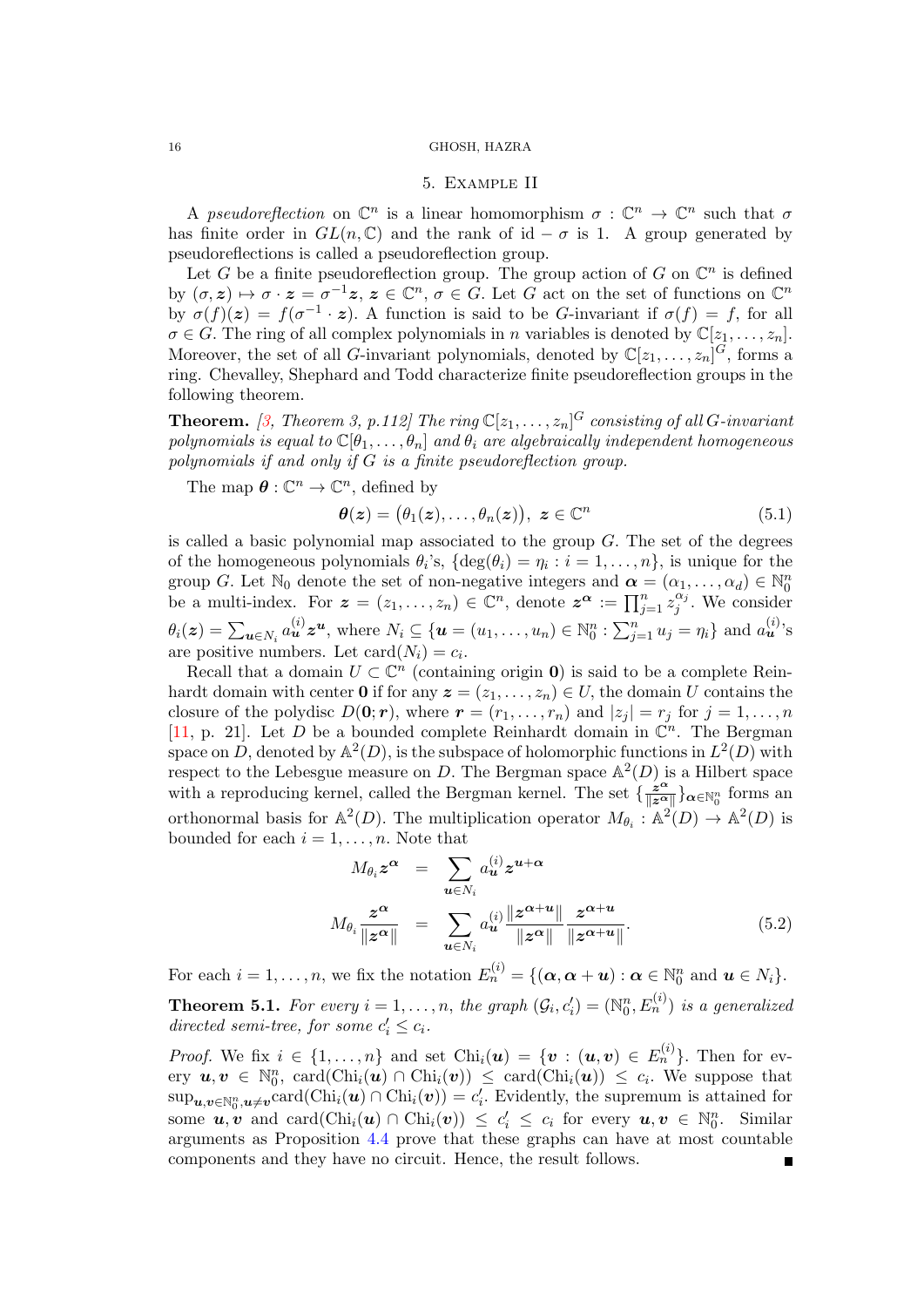Let  $\lambda_{\alpha}^{(i)}$  $\begin{array}{rcl} (i) & := & a_{\boldsymbol{u}}^{(i)} \frac{\|\boldsymbol{z}^{\boldsymbol{\alpha}+ \boldsymbol{u}}\|}{\|\boldsymbol{z}^{\boldsymbol{\alpha}}\|} \end{array}$  $\frac{z}{\|z^{\alpha}\|}$ . For each  $i = 1, \ldots, n$ , we define an weighted shift  $\Lambda_i : \ell^2(\mathbb{N}_0^n) \to \ell^2(\mathbb{N}_0^n)$  on  $(\mathcal{G}_i, c'_i)$  by

$$
\Lambda_i \chi_{\alpha} = \sum_{\mathbf{u} \in N_i} \lambda_{(\alpha, \alpha + \mathbf{u})}^{(i)} \chi_{\alpha + \mathbf{u}}, \quad \alpha \in \mathbb{N}_0^n,
$$
\n(5.3)

where  $\chi_{\alpha}$  is the characteristic function in  $\ell^2(\mathbb{N}_0^n)$  at  $\alpha$ . The set  $\{\chi_{\alpha}\}_{{\alpha \in \mathbb{N}_0^n}}$  forms an orthonormal basis for the Hilbert space  $\ell^2(\mathbb{N}_0^n)$ .

**Proposition 5.2.** For each  $i = 1, \ldots, n$ , the weighted shift  $\Lambda_i$  on the generalized directed semi-tree  $(G_i, c'_i)$  is unitarily equivalent to  $M_{\theta_i}$  on  $\mathbb{A}^2(D)$ .

*Proof.* The unitary operator  $U : \ell^2(\mathbb{N}_0^n) \to \mathbb{A}^2(D)$ , defined by

$$
U(\chi_{\alpha})=\frac{z^{\alpha}}{\|z^{\alpha}\|},\ \alpha\in\mathbb{N}_0^n,
$$

intertwines the operator  $\Lambda_i$  on  $\ell^2(\mathbb{N}_0^n)$  and  $M_{\theta_i}$  on  $\mathbb{A}^2(D)$ , for all  $i = 1, \ldots, n$ .

5.1. On the Bergman space of bidisc. We consider the bounded Reinhardt domain bidisc  $\mathbb{D}^2$ . The domain  $\mathbb{D}^2$  is closed under the action of the symmetric group  $\mathfrak{S}_2$  on two symbols. The symmetrization map  $\mathbf{s} := (s_1, s_2) : \mathbb{D}^2 \to \mathbf{s}(\mathbb{D}^2)$  is a basic polynomial map associated to the group  $\mathfrak{S}_2$ , where

$$
s_1(z_1, z_2) = z_1 + z_2
$$
 and  $s_2(z_1, z_2) = z_1 z_2$ , for  $(z_1, z_2) \in \mathbb{D}^2$ .

From the above discussion, we get that the multiplication operators  $M_{s_i} : \mathbb{A}^2(\mathbb{D}^2) \to$  $\mathbb{A}^2(\mathbb{D}^2)$ ,  $i = 1, 2$ , yield two generalized directed semi-trees  $(\mathcal{G}_1, c'_1)$  and  $(\mathcal{G}_2, c'_2)$  which are generated with respect to the orthonormal basis  $\{a_{(n_1,n_2)} = \frac{z_1^{n_1} z_2^{n_2}}{\sqrt{(n_1+1)(n_2+1)}}\}$  $(n_1, n_2) \in \mathbb{N}_0^2$  for  $\mathbb{A}^2(\mathbb{D}^2)$ , that is,

$$
M_{z_1+z_2}a_{(n_1,n_2)} = \frac{\sqrt{(n_1+2)}}{\sqrt{(n_1+1)}}a_{(n_1+1,n_2)} + \frac{\sqrt{(n_2+2)}}{\sqrt{(n_2+1)}}a_{(n_1,n_2+1)},
$$
  

$$
M_{z_1z_2}a_{(n_1,n_2)} = \frac{\sqrt{(n_1+2)(n_2+2)}}{\sqrt{(n_1+1)(n_2+1)}}a_{(n_1+1,n_2+1)}.
$$

Moreover, it is clear from the above expression that  $c'_1$  can be at most 1 and  $c'_2 = 0$ . Note that both  $(n_1, n_2 + 1)$  and  $(n_1 + 1, n_2)$  have  $(n_1 + 1, n_2 + 1)$  as one of their children, so card $(\text{Chi}((n_1, n_2 + 1)) \cap \text{Chi}((n_1 + 1, n_2))) = 1$  for  $n_1, n_2 \in \mathbb{N}_0$ . Thus  $c'_1 = 1$ . We provide pictorial descriptions for  $(\mathcal{G}_1, 1)$  and  $(\mathcal{G}_2, 0)$  below.

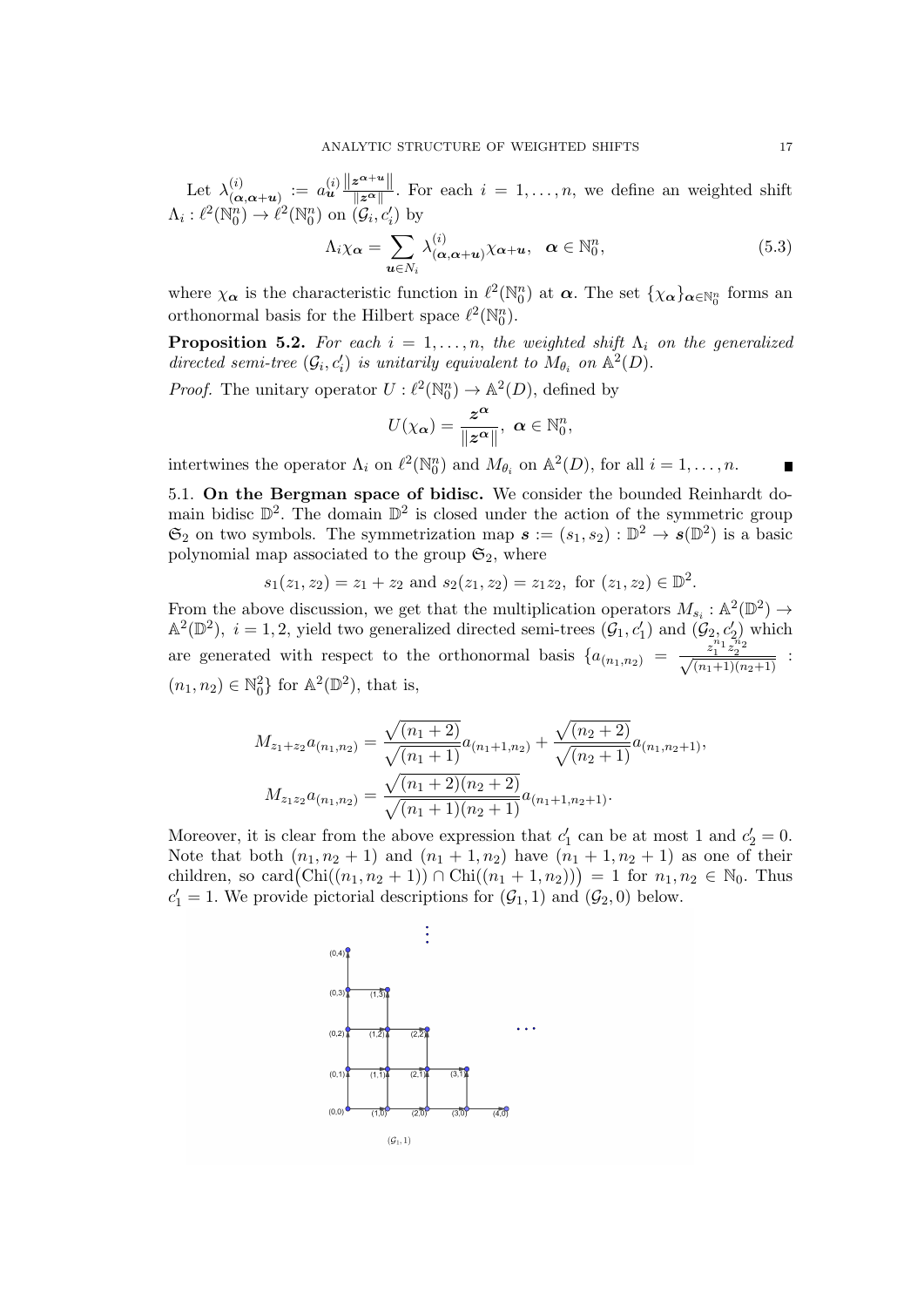

Acknowledgement. The authors would like to express their sincere gratitude to Subrata Shyam Roy for several comments and suggestions in the preparation of this paper. The authors are grateful to the anonymous referee for many useful comments and suggestions.

### **REFERENCES**

- <span id="page-17-3"></span>[1] S. BISWAS, S. DATTA, G. GHOSH, AND S. SHYAM ROY, A Chevalley-Shephard-Todd theorem for analytic Hilbert module, https://arxiv.org/abs/1811.06205, (2018). [2](#page-1-0)
- <span id="page-17-2"></span>[2] S. Biswas, G. Ghosh, G. Misra, and S. Shyam Roy, On reducing submodules of Hilbert modules with  $\mathfrak{S}_n$ -invariant kernels, J. Funct. Anal., 276 (2019). pp. 751–784. [2,](#page-1-0) [11,](#page-10-3) [12](#page-11-2)
- <span id="page-17-9"></span>[3] N. BOURBAKI, Lie groups and Lie algebras. Chapters  $4-6$ , Elements of Mathematics (Berlin), Springer-Verlag, Berlin, 2002. Translated from the 1968 French original by Andrew Pressley. [16](#page-15-1)
- <span id="page-17-6"></span>[4] P. BUDZYŃSKI, P. DYMEK, AND M. PTAK, Analytic structure of weighted shifts on directed trees, Math. Nachr., 290 (2017), pp. 1612–1629. [2](#page-1-0)
- <span id="page-17-5"></span>[5] S. CHAVAN AND S. TRIVEDI, An analytic model for left-invertible weighted shifts on directed trees, J. Lond. Math. Soc. (2), 94 (2016), pp. 253–279. [2](#page-1-0)
- <span id="page-17-0"></span>[6] M. FUJII, H. SASAOKA, AND Y. WATATANI, Adjacency operators of infinite directed graphs, Math. Japon., 34 ([1](#page-0-0)989), pp. 727–735. 1
- <span id="page-17-8"></span>[7] W. FULTON, Young tableaux, vol. 35 of London Mathematical Society Student Texts, Cambridge University Press, Cambridge, 1997. With applications to representation theory and geometry. [12](#page-11-2)
- <span id="page-17-7"></span>[8] W. FULTON AND J. HARRIS, *Representation theory*, vol. 129 of Graduate Texts in Mathematics, Springer-Verlag, New York, 1991. A first course, Readings in Mathematics. [12](#page-11-2)
- <span id="page-17-1"></span>[9] Z. J. Jablonski, I. B. Jung, and J. Stochel, Weighted shifts on directed trees, Mem. Amer. Math. Soc., 216 (2012), pp. viii+106. [1,](#page-0-0) [3,](#page-2-1) [5](#page-4-5)
- <span id="page-17-4"></span>[10] N. P. JEWELL AND A. R. LUBIN, *Commuting weighted shifts and analytic func*tion theory in several variables, J. Operator Theory, 1 (1979), pp. 207–223. [2](#page-1-0)
- <span id="page-17-10"></span>[11] J. Lebl, Tasty bits of several complex variables, https://www.jirka.org/scv/,  $(2020).16$  $(2020).16$